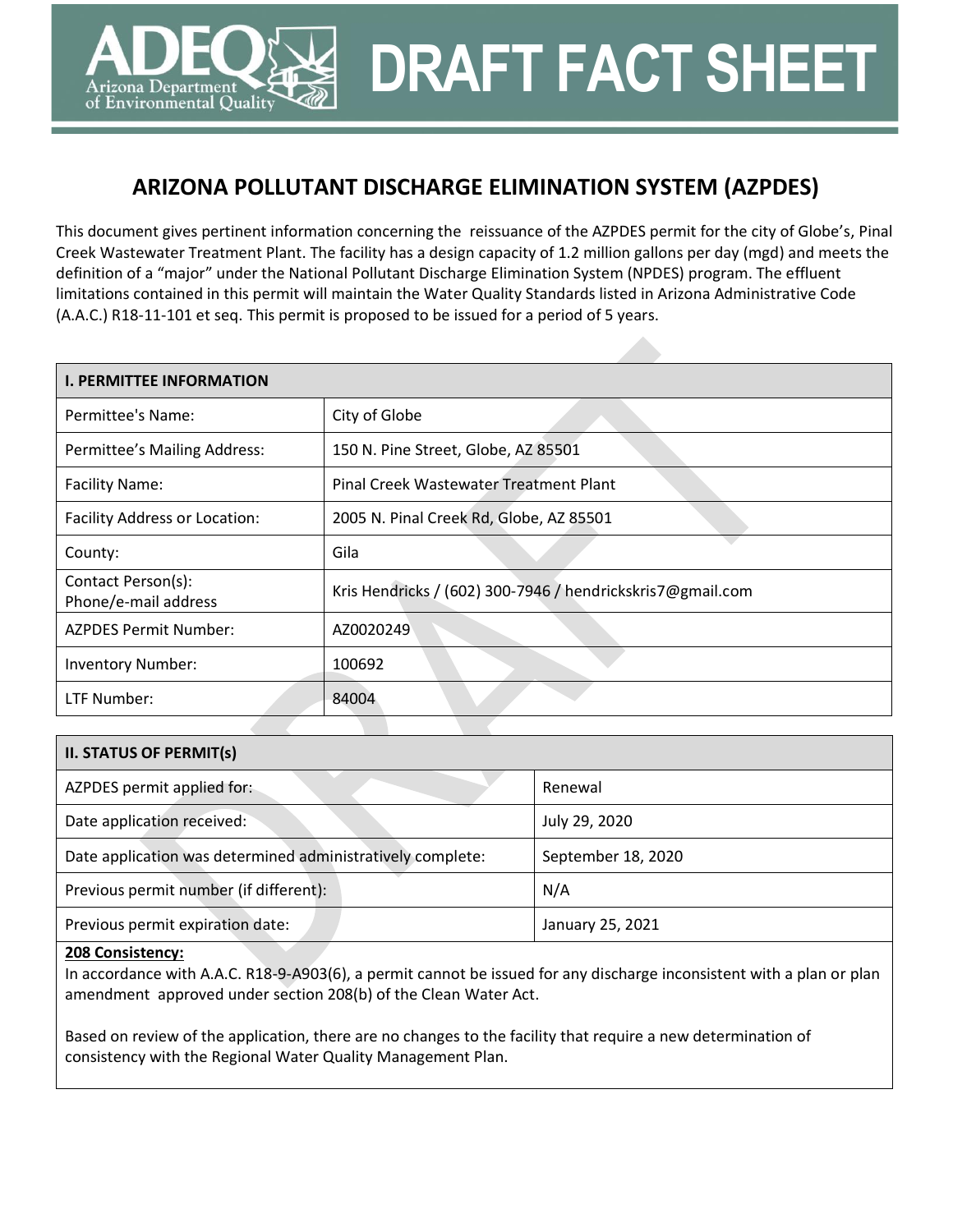

| <b>II. STATUS OF PERMIT(s)</b>                                                                                |      |                                                                                                                                                                                                                                                         |  |  |  |
|---------------------------------------------------------------------------------------------------------------|------|---------------------------------------------------------------------------------------------------------------------------------------------------------------------------------------------------------------------------------------------------------|--|--|--|
| The city of Globe has the following permits issued by ADEQ applicable to the Globe Wastewater Treatment Plant |      |                                                                                                                                                                                                                                                         |  |  |  |
| Regulates discharges to the local aquifer<br>Aquifer Protection Permit (APP)<br>P-100692                      |      |                                                                                                                                                                                                                                                         |  |  |  |
| <b>Reuse Permit</b>                                                                                           | None | Regulates the practice of reusing treated wastewater for<br>beneficial purposes. The application indicates effluent is<br>reused under a valid [ADEQ] reuse permit, however, there is no<br>record of a reuse permit issued for the facility/permittee. |  |  |  |

| <b>III. GENERAL FACILITY INFORMATION</b>                       |                                                                                                                                                                                                                                             |
|----------------------------------------------------------------|---------------------------------------------------------------------------------------------------------------------------------------------------------------------------------------------------------------------------------------------|
| Type of Facility:                                              | <b>Publicly Owned Treatment Plant</b>                                                                                                                                                                                                       |
| <b>Facility Location Description:</b>                          | Northwest side of Globe, just west of Pinal Creek                                                                                                                                                                                           |
| Permitted Design Flow:                                         | 1.2 Million Gallons per Day                                                                                                                                                                                                                 |
| Treatment level (WWTP):                                        | Secondary Treatment with Chlorination                                                                                                                                                                                                       |
| Treatment Processes:                                           | Headworks with bar screen and grit chamber, oxidation ditch,<br>secondary aeration basin, two clarifiers, belt filter press, and sludge<br>drying beds. Effluent that is not reused is chlorinated and<br>dechlorinated prior to discharge. |
| <b>Sludge Handling and Disposal:</b>                           | Sludge is dewatered, dried, and transported to the designated onsite<br>disposal area.                                                                                                                                                      |
| Nature of facility discharge:                                  | Domestic wastewater from residential and commercial sources.                                                                                                                                                                                |
| <b>Total Number of Significant Industrial</b><br>Users (SIUs): | There are no SIUs that discharge to the WWTP.                                                                                                                                                                                               |
| Average flow per discharge:                                    | Approximately 0.555 mgd, when there is a discharge.                                                                                                                                                                                         |
| Service Area:                                                  | City of Globe                                                                                                                                                                                                                               |
| Service Population:                                            | Approximately 7,500 people.                                                                                                                                                                                                                 |
| Reuse / irrigation or other disposal<br>method(s):             | A local mine constructed a pump station and accepts treated<br>wastewater to supplement its water supply. This typically occurs<br>during the month of October, November, and December.                                                     |
| Continuous or intermittent discharge:                          | The WWTP discharges to Pinal Creek, and occasionally diverts effluent<br>for reuse to a local mine that installed a pump station to transport the<br>effluent to the mine site.                                                             |

# **IV. RECEIVING WATER**

The State of Arizona has adopted water quality standards to protect the designated uses of its surface waters. Streams have been divided into segments and designated uses assigned to these segments. The water quality standards vary by designated use depending on the level of protection required to maintain that use.

| <b>Receiving Water:</b> | Pinal Creek (confluence with unnamed effluent dependent wash [Globe WWTP] to 33° |
|-------------------------|----------------------------------------------------------------------------------|
|                         | 26' 55"/ 110° 49' 25") 2016 Arizona Water Quality Standards, Appendix B.         |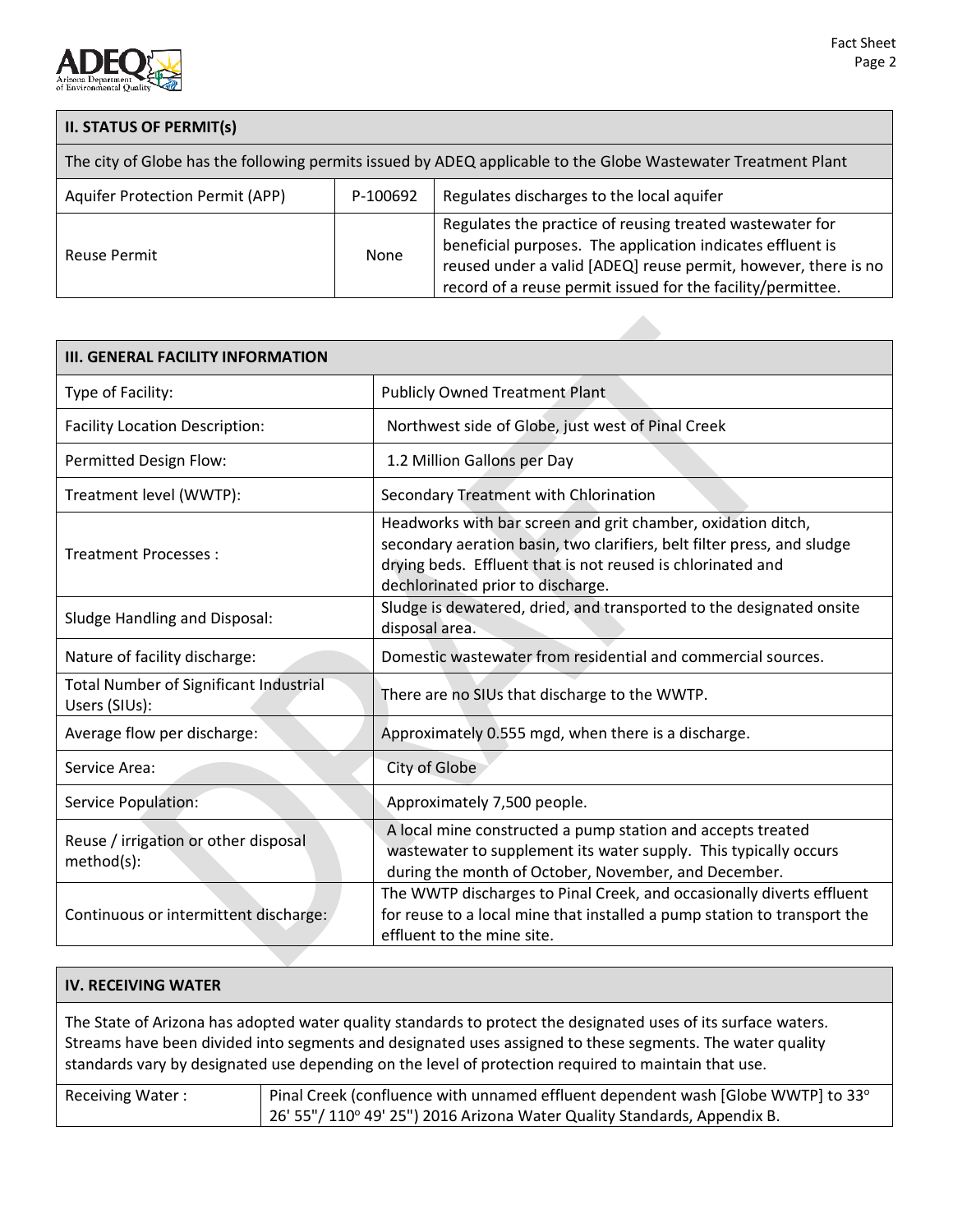

| <b>IV. RECEIVING WATER</b>                                                                                                                                                                                                                                                                                                                                                                                                   |                                                                                                                                                                                                                                                                                                                                                                                                                                                                                                                                                                                                                                                                                                                              |  |  |
|------------------------------------------------------------------------------------------------------------------------------------------------------------------------------------------------------------------------------------------------------------------------------------------------------------------------------------------------------------------------------------------------------------------------------|------------------------------------------------------------------------------------------------------------------------------------------------------------------------------------------------------------------------------------------------------------------------------------------------------------------------------------------------------------------------------------------------------------------------------------------------------------------------------------------------------------------------------------------------------------------------------------------------------------------------------------------------------------------------------------------------------------------------------|--|--|
|                                                                                                                                                                                                                                                                                                                                                                                                                              | ADEQ evaluated the riparian corridor vegetation of Pinal Creek, as riparian corridor<br>vegetation is indicative of at least intermittent flow. Our analysis showed 100%<br>presence of riparian corridor vegetation, established using GIS tools and 2017 imagery<br>from the U.S. Geological Survey's National Agriculture Imagery Program. Pinal Creek is<br>tributary to the Traditionally Navigable Water, Roosevelt Lake. Receiving waters are<br>either intermittent or perennial all the way downstream to Roosevelt Lake. The<br>relatively permanent waters meet the definition of a Water of the U.S. Thus, the<br>facility's discharge to Pinal Creek is a point source discharge requiring an AZPDES<br>permit. |  |  |
| <b>River Basin:</b>                                                                                                                                                                                                                                                                                                                                                                                                          | Salt River Basin                                                                                                                                                                                                                                                                                                                                                                                                                                                                                                                                                                                                                                                                                                             |  |  |
| Outfall Location(s):                                                                                                                                                                                                                                                                                                                                                                                                         | Outfall 001:<br>Township 1N, Range 15E, Section 14<br>Latitude 33° 25' 43" N, Longitude 110° 48' 28" W                                                                                                                                                                                                                                                                                                                                                                                                                                                                                                                                                                                                                       |  |  |
| Designated uses for the<br>receiving water listed<br>above:                                                                                                                                                                                                                                                                                                                                                                  | Aquatic and Wildlife effluent dependent water (A&Wedw)<br>Partial Body Contact (PBC)                                                                                                                                                                                                                                                                                                                                                                                                                                                                                                                                                                                                                                         |  |  |
| Per A.A.C. R18-11-113(D), the water quality standards that apply to effluent-dependent waters (EDWs) will be applied<br>to derive discharge limitations for any point source discharge of wastewater. The draft AZPDES permit includes<br>discharge limitations and monitoring requirements designed to achieve compliance with A&Wedw standards.<br>Therefore, the following uses are being applied to the receiving water: |                                                                                                                                                                                                                                                                                                                                                                                                                                                                                                                                                                                                                                                                                                                              |  |  |
|                                                                                                                                                                                                                                                                                                                                                                                                                              | • Aquatic and Wildlife effluent dependent water (A&Wedw)<br>• Partial Body Contact (PBC)                                                                                                                                                                                                                                                                                                                                                                                                                                                                                                                                                                                                                                     |  |  |
| Is the receiving water on<br>the 303(d) list?                                                                                                                                                                                                                                                                                                                                                                                | There are no impaired waters or TMDL related issues associated.                                                                                                                                                                                                                                                                                                                                                                                                                                                                                                                                                                                                                                                              |  |  |
|                                                                                                                                                                                                                                                                                                                                                                                                                              | Given the uses stated above, the applicable narrative water quality standards are described in A.A.C. R18-11-108, and<br>the applicable numeric water quality standards are listed in A.A.C. R18-11-109 and in Appendix A thereof. There are<br>two standards for the Aquatic and Wildlife uses, acute and chronic. In developing AZPDES permits, the standards for<br>all applicable designated uses are compared and limits that will protect for all applicable designated uses are                                                                                                                                                                                                                                       |  |  |

developed based on the standards.

| V. DESCRIPTION OF DISCHARGE                                                                                                                                                               |              |                                              |  |  |
|-------------------------------------------------------------------------------------------------------------------------------------------------------------------------------------------|--------------|----------------------------------------------|--|--|
| Because the facility is in operation and discharges have occurred, effluent monitoring data are available. The<br>following is the measured effluent quality reported in the application. |              |                                              |  |  |
| <b>Parameters</b>                                                                                                                                                                         | <b>Units</b> | <b>Maximum Daily Discharge Concentration</b> |  |  |
| <b>Biochemical Oxygen Demand (BOD)</b>                                                                                                                                                    | mg/L         | 35                                           |  |  |
| Total Suspended Solids (TSS)                                                                                                                                                              | mg/L         | 144                                          |  |  |
| Total Kjeldahl Nitrogen (TKN)                                                                                                                                                             | mg/L         | 5.9                                          |  |  |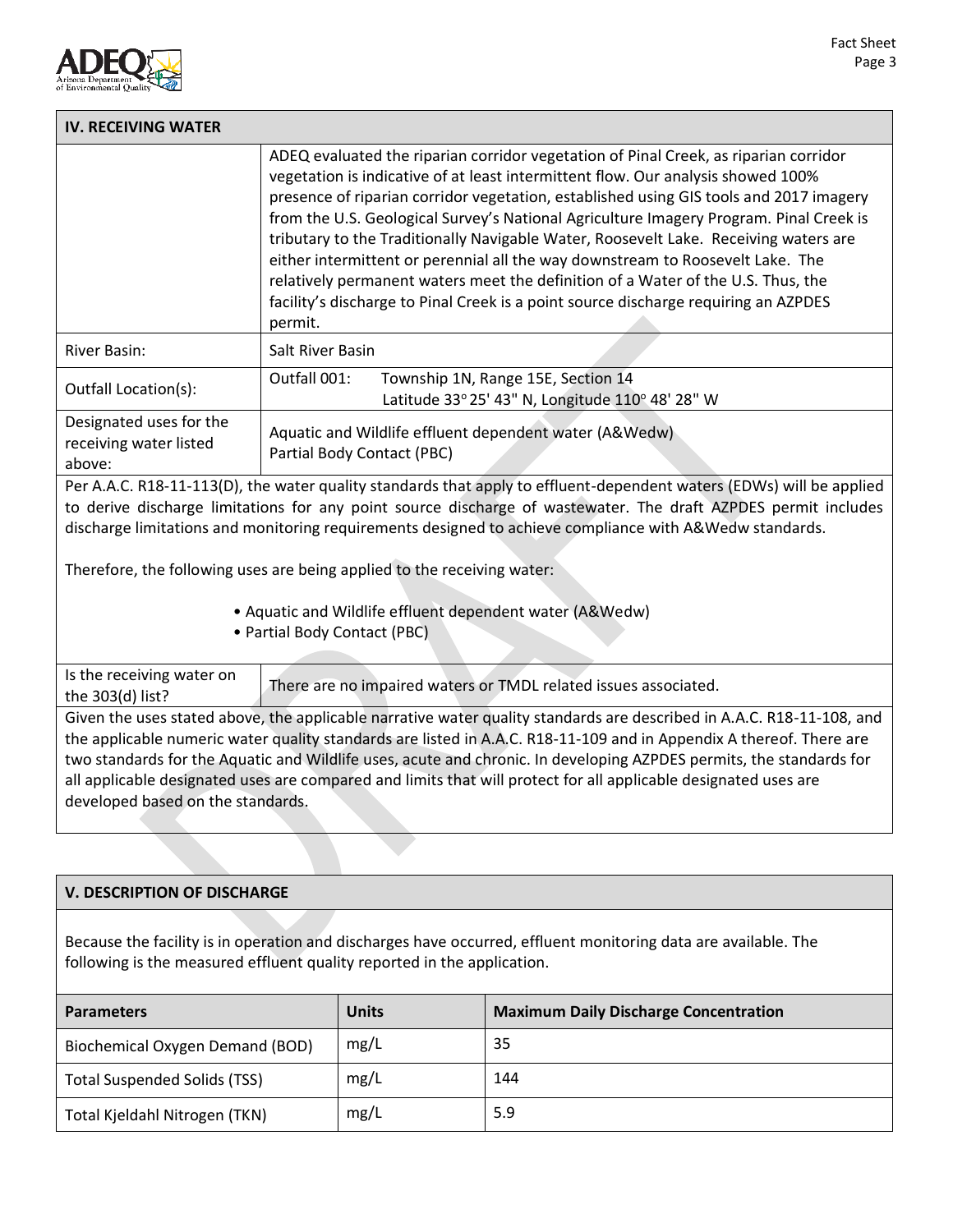

# **V. DESCRIPTION OF DISCHARGE**

| E. coli                        | cfu / 100 mL    | 1414 |  |
|--------------------------------|-----------------|------|--|
| Facility design removal rates: | <b>BOD 85 %</b> |      |  |
|                                | TSS 85 %        |      |  |

| VI. STATUS OF COMPLIANCE WITH THE EXISTING AZPDES PERMIT |                                                                                                                                                                                                                                                                                                                                                                                                                                                                                                                                                                                                                                                                                                                                                                       |  |  |  |
|----------------------------------------------------------|-----------------------------------------------------------------------------------------------------------------------------------------------------------------------------------------------------------------------------------------------------------------------------------------------------------------------------------------------------------------------------------------------------------------------------------------------------------------------------------------------------------------------------------------------------------------------------------------------------------------------------------------------------------------------------------------------------------------------------------------------------------------------|--|--|--|
| Date of most recent<br>inspection:                       | 8/31/2020 (COVID File Review); potential violations were noted as a result of this<br>inspection.                                                                                                                                                                                                                                                                                                                                                                                                                                                                                                                                                                                                                                                                     |  |  |  |
| DMR files reviewed:                                      | 01/2016 through 10/2020                                                                                                                                                                                                                                                                                                                                                                                                                                                                                                                                                                                                                                                                                                                                               |  |  |  |
| Lab reports reviewed:                                    | 8/2016 through 1/2019                                                                                                                                                                                                                                                                                                                                                                                                                                                                                                                                                                                                                                                                                                                                                 |  |  |  |
| <b>DMR Exceedances:</b>                                  | 2,4,6, - Trichloro Phenol ( $1st$ Semi-annual 2016);<br>2,4 – Dinitrophenol (1 <sup>st</sup> semiannual 2016); E. coli (June 2017, July 2017, and December<br>2017, July 2018, October 2019, and May 2020); TSS % removal (July 2016, July 2017,<br>February 2018, January 2020, May 2020, August 2020, and October 2020); TSS (July<br>2016, July 2017, February 2018, February 2019, and June 2020); Cyanide (July 2016 and<br>October 2016); Copper (2 <sup>nd</sup> -4 <sup>th</sup> Quarters 2016; 1 <sup>st</sup> -4 <sup>th</sup> Quarters 2017; 1 <sup>st</sup> - 4 <sup>th</sup> Quarters<br>2018; and 2 <sup>nd</sup> and 3 <sup>rd</sup> Quarters 2020) Zinc (3 <sup>rd</sup> Quarter 2017, 3 <sup>rd</sup> Quarter 2018, 4 <sup>th</sup><br>Quarter 2018) |  |  |  |
| NOVs issued:                                             | 9/23/2020                                                                                                                                                                                                                                                                                                                                                                                                                                                                                                                                                                                                                                                                                                                                                             |  |  |  |
| NOVs closed:                                             | N/A                                                                                                                                                                                                                                                                                                                                                                                                                                                                                                                                                                                                                                                                                                                                                                   |  |  |  |
| Compliance orders:                                       | Consent Order WS-07-17 (Terminated on 8/21/2019)                                                                                                                                                                                                                                                                                                                                                                                                                                                                                                                                                                                                                                                                                                                      |  |  |  |
|                                                          |                                                                                                                                                                                                                                                                                                                                                                                                                                                                                                                                                                                                                                                                                                                                                                       |  |  |  |

# **VII. PROPOSED PERMIT CHANGES**

The following table lists the major changes from the previous permit in this draft permit.

| <b>Parameter</b>             | <b>Existing Permit</b>      | <b>Proposed permit</b>    | <b>Reason for change</b>     |
|------------------------------|-----------------------------|---------------------------|------------------------------|
| <b>Reporting Location</b>    | Mail in hard copies of DMRs | DMRs and other reports    | Language added to            |
|                              | and other attachments       | to be submitted           | support the NPDES            |
|                              |                             | electronically through    | electronic DMR reporting     |
|                              |                             | myDEQ portal              | rule that became             |
|                              |                             |                           | effective on December        |
|                              |                             |                           | 21, 2015.                    |
| Cyanide, Mercury, and Silver | Assessment Level            | Limit set in Table 1.a of | Statistical analysis of data |
|                              | Monitoring                  | permit                    | set resulted in positive     |
|                              |                             |                           | Reasonable Potential to      |
|                              |                             |                           | exceed the surface water     |
|                              |                             |                           | quality standard.            |
| 2,4 Dinitrophenol            | Limit set in Table 1        | Limit removed, moved to   | Statistical analysis of data |
|                              |                             | Assessment Level          | set indicated no             |
|                              |                             | Monitoring                | Reasonable Potential to      |
|                              |                             |                           | exceed the surface water     |
|                              |                             |                           | quality standard.            |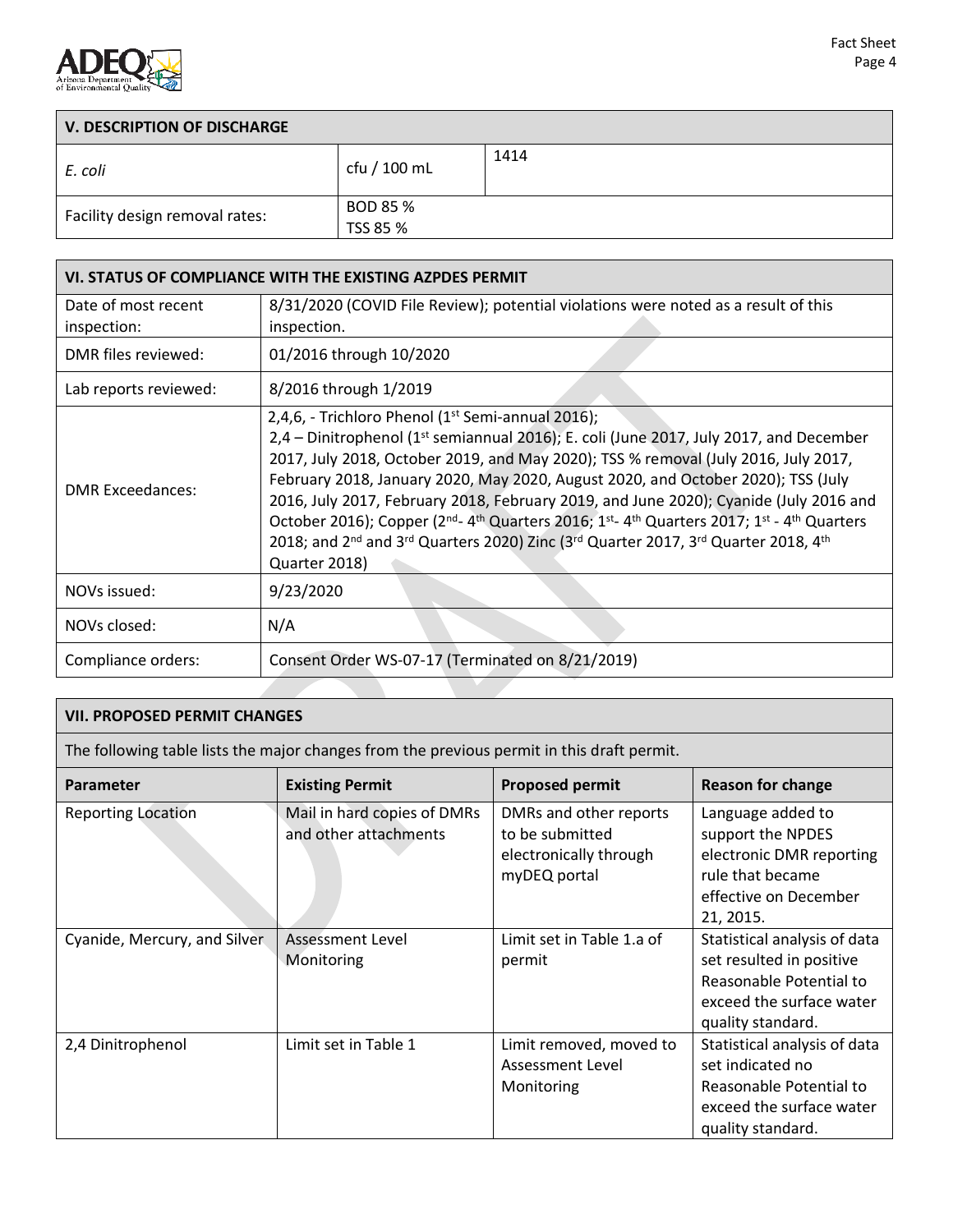



| 2,4,6 Trichlorphenol | Limit set in Table 1 | Limit removed, moved to | Statistical analysis of data |
|----------------------|----------------------|-------------------------|------------------------------|
|                      |                      | Assessment Level        | set indicated no             |
|                      |                      | Monitoring              | Reasonable Potential to      |
|                      |                      |                         | exceed the surface water     |
|                      |                      |                         | quality standard.            |

Anti-backsliding considerations – "Anti-backsliding" refers to statutory (Section 402(o) of the Clean Water Act) and regulatory (40 CFR 122.44(l)) requirements that prohibit the renewal, reissuance, or modification of an existing NPDES permit that contains effluent limits, permit conditions, or standards that are less stringent than those established in the previous permit. The rules and statutes do identify exceptions to these circumstances where backsliding is acceptable. This permit has been reviewed and drafted with consideration of anti-backsliding concerns. Limits for the following parameter have been removed from the permit because evaluation of current data allows the conclusion that no reasonable potential (RP) for an exceedance of a standard exists:

- 2,4 Dinitrophenol
- 2,4,6 Trichlorophenol

This is considered allowable backsliding under 303(d)(4). The effluent limitations in the current permit for these two parameters were based on state standards, the respective receiving waters are in attainment for these parameters, and the revisions are consistent with antidegradation requirements. See Section XII for information regarding antidegradation requirements.

# **VIII. DETERMINATION OF EFFLUENT LIMITATIONS and ASSESSMENT LEVELS**

 $\sim$ 

When determining what parameters need monitoring and/or limits included in the draft permit, both technologybased and water quality-based criteria were compared and the more stringent criteria applied.

#### **Tiered Permit – Effluent Limitations:**

In accordance with 40 CFR § 122.45(e) for non-continuous dischargers, ADEQ has developed the draft permit establishing permit limits using the chronic and acute water quality standards that are dependent on the duration and frequency of the discharges. For short-term and infrequent discharges (defined in the permit as discharges that are less than 7 consecutive days with at least 30 days between discharges), maximum daily limitations using the acute criteria only are set and are required to be sampled 1x during a discharge event per month.

ADEQ is also adding the requirement to conduct acute whole effluent toxicity (WET) testing, in lieu of chronic WET, when the duration of the discharge does not allow chronic tests to be conducted.

#### **Technology-based Limitations**: As outlined in 40 CFR Part 133:

The regulations found at 40 CFR §133 require that POTWs achieve specified treatment standards for BOD, TSS, and pH based on the type of treatment technology available. Therefore, technology-based effluent limitations (TBELs) have been established in the permit for these parameters.

Additionally, oil & grease will be monitored with an assessment level based on best professional judgement. The average monthly limit of 10 mg/L and daily maximum of 15 mg/L are commonly accepted values that can be achieved by properly operated and maintained WWTPs. This level is also considered protective of the narrative standard at A.A.C. R18-11-108(B).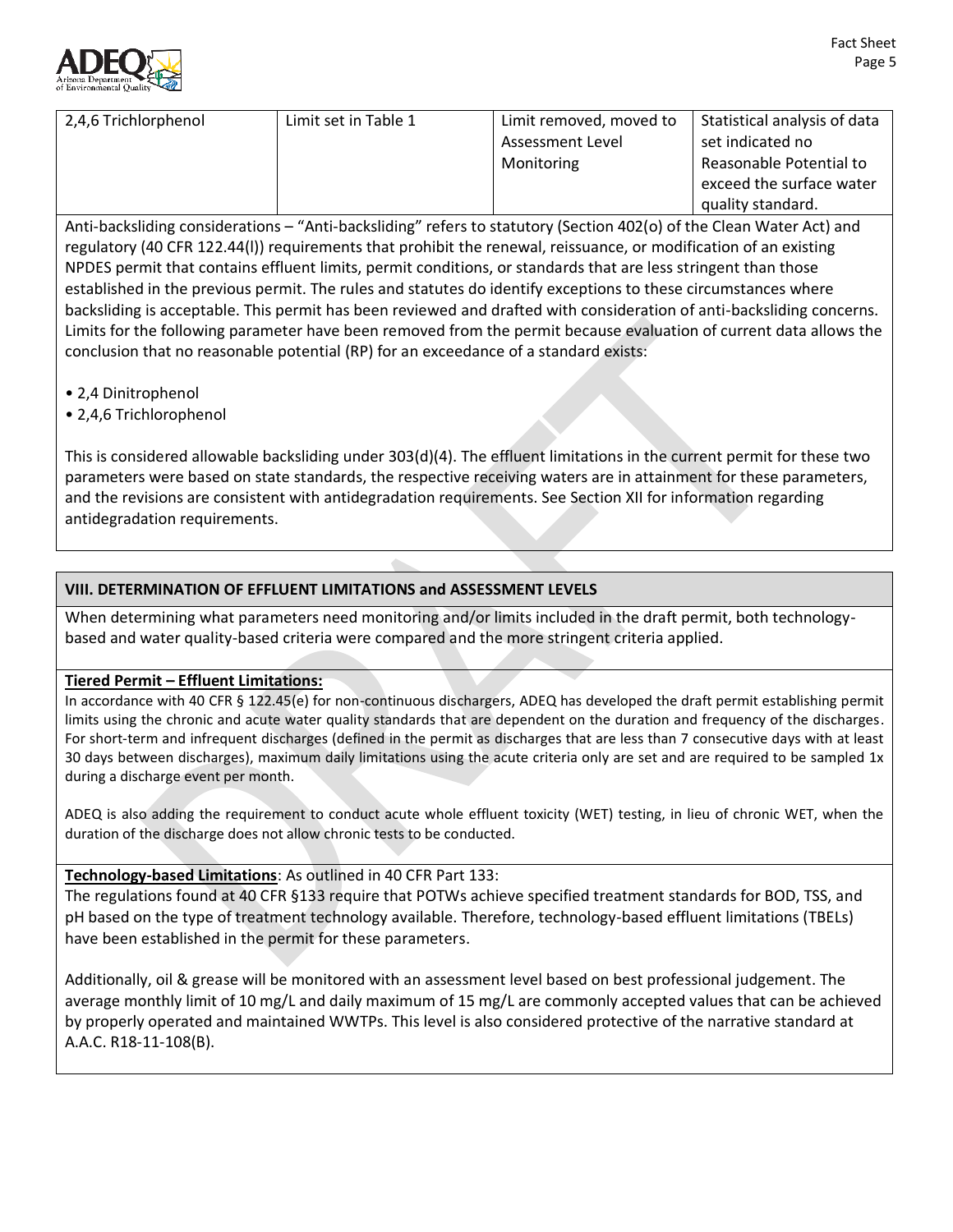

# **VIII. DETERMINATION OF EFFLUENT LIMITATIONS and ASSESSMENT LEVELS**

**Numeric Water Quality Standards**: As outlined in A.A.C. R18-11-109 and Appendix A:

Per 40 CFR 122.44(d)(1)(ii), (iii) and (iv), discharge limits must be included in the permit for parameters with "reasonable potential" (RP), that is, those known to be or expected to be present in the effluent at a level that could potentially cause any applicable numeric water quality standard to be exceeded. RP refers to the possibility, based on the statistical calculations using the data submitted, or consideration of other factors to determine whether the discharge may exceed the Water Quality Standards. The procedures used to determine RP are outlined in the *Technical Support Document for Water Quality-based Toxics Control (TSD)* (EPA/505/2-90-001). In most cases, the highest reported value for a parameter is multiplied by a factor (determined from the variability of the data and number of samples) to determine a "highest estimated value". This value is then compared to the lowest applicable Water Quality Standard for the receiving water. If the value is greater than the standard, RP exists and a water quality-based effluent limitation (WQBEL) is required in the permit for that parameter. RP may also be determined from BPJ based on knowledge of the treatment facilities and other factors. The basis for the RP determination for each parameter with a WQBEL is shown in the table below.

Ammonia water quality criteria vary based on the effluent pH and temperature at the time of effluent sampling. As a result, no single ammonia concentration can be included as a permit limit. To overcome this, an Ammonia Impact Ratio (AIR) of 1 for the monthly average and a value of 2 for the maximum daily limits has been established as the permit limits for ammonia. The AIR is calculated by dividing the ammonia concentration in the effluent by the applicable ammonia standard based on the effluent pH and temperature at the time of sampling. AIR values will be reported on DMRs and on the Ammonia Data Log which is included as Appendix B in the permit.

It is assumed that RP exists for exceedance of water quality criteria for the pollutants *E. coli* and, if chlorine or bromine is used in the treatment process, total residual chlorine (TRC). These parameters have been shown through extensive monitoring of WWTPs to fluctuate greatly and thus are not conducive to exclusion from limitation due to a lack of RP. Therefore, the draft permit contains WQBELs for *E. coli* and TRC.

The proposed permit limits were established using a methodology developed by EPA. Long Term Averages (LTA) were calculated for each designated use and the lowest LTA was used to calculate the average monthly limit (AML) and maximum daily limit (MDL) necessary to protect all uses. This methodology takes into account criteria, effluent variability, and the number of observations taken to determine compliance with the limit and is described in Chapter 5 of the TSD. Limits based on A&W criteria were developed using the "two-value steady state wasteload allocation" described on page 99 of the TSD. When the limit is based on human health criteria, the monthly average was set at the level of the applicable standard and a daily maximum limit was determined as specified in Section 5.4.4 of the TSD.

#### **Mixing Zone**

Arizona water quality rules require that water quality standards be achieved without mixing zones unless the permittee applies and is approved for a mixing zone. Since the receiving stream for this discharge is ephemeral prior to the discharge, no water is available for a mixing zone and all water quality criteria are applied at end-of pipe. This means that the effluent concentration must meet stream standards.

#### **Assessment Levels (ALs)**

ALs are listed in Part I.B of the permit. An AL differs from a discharge limit in that an exceedance of an AL is not a permit violation. Instead, ALs serve as triggers, alerting the permitting authority when there is cause for re-evaluation of RP for exceeding a water quality standard, which may result in new permit limitations. The AL numeric values also serve to advise the permittee of the analytical sensitivity needed for meaningful data collection. Trace substance monitoring is required when there is uncertain RP (based on non-detect values or limited datasets) or a need to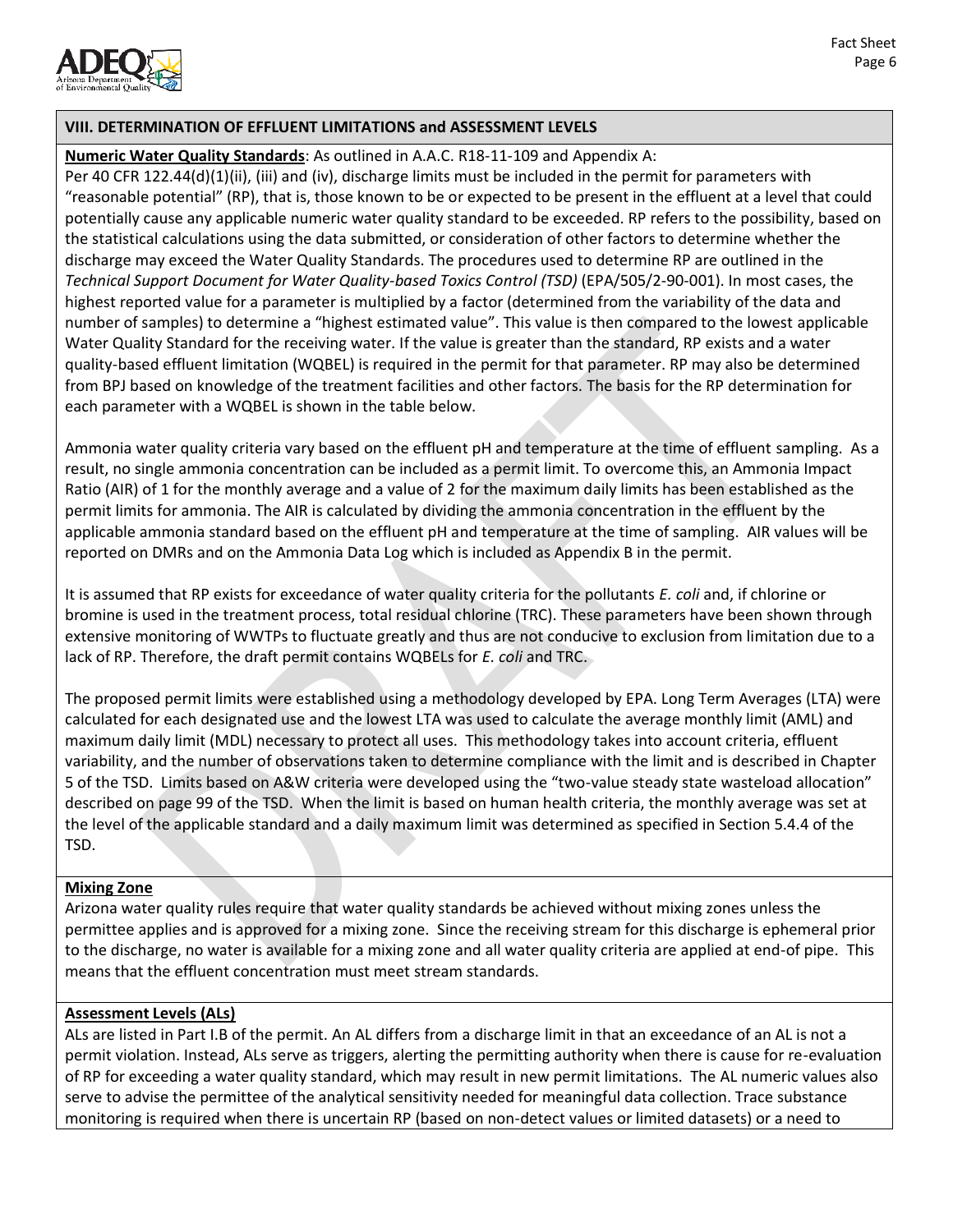

# **VIII. DETERMINATION OF EFFLUENT LIMITATIONS and ASSESSMENT LEVELS**

collect additional data or monitor treatment efficacy on some minimal basis. A reopener clause is included in the draft permit should future monitoring data indicate water quality standards are being exceeded.

The requirement to monitor for these parameters is included in the draft permit according to A.A.C. R18-11-104(C) and Appendix A. Except for oil and grease, ALs listed for each parameter were calculated in the same manner that a limit would have been calculated (see Numeric Water Quality Standards Section above). The ALs for oil and grease were determined based on BPJ as described above.

The following trace substances were not included as limits or assessment levels in the draft permit due to a lack of RP based on best professional judgment (BPJ): barium, nitrates, nitrites, and manganese. The numeric standards for these pollutants are well above what would be expected from a WWTP discharge.

#### **Hardness**

The permittee is required to sample hardness as  $CaCO<sub>3</sub>$  at the same time the trace metals are sampled because the water quality standards for some metals are calculated using the water hardness values. The hardness value of 130 mg/L (the average hardness of the effluent as supplied in the application) was used to calculate the applicable water quality standards and any assessment levels or limits for the hardness dependent metals (cadmium, chromium III, copper, lead, nickel, silver and zinc).

#### **Whole Effluent Toxicity (WET)**

WET testing is required in the draft permit (Parts I.C and IV) to evaluate the discharge according to the narrative toxic standard in A.A.C. R18-11-108(A)(5), as well as whether the discharge has RP for WET per 40 CFR 122.44(d)(iv). At a minimum, the results reported on an AZPDES application must include quarterly testing for a 12-month period within the past year using multiple species or the results from four tests performed at least annually in the 4.5 years prior to the application.

WET testing for chronic toxicity shall be conducted using the following three surrogate species:

- *Ceriodaphnia dubia* (water flea) for evaluating toxicity to invertebrates
- *Pimephales promelas* (fathead minnow) for evaluating toxicity to vertebrates
- *Pseudokirchneriella subcapitata* (formerly known as *Selenastrum capricornutum or Raphidocelis subcapitata)* (a green alga) – for evaluating toxicity to plant life

ADEQ does not have a numeric standard for Whole Effluent Toxicity. However, ADEQ adopted the EPA recommended chronic toxicity benchmark of 1.0 TUc for a four day exposure period. Using this benchmark, the limitations and/or action levels for WET included in the draft permit were calculated in accordance with the methods specified in the *TSD*. The species chosen for WET testing are as recommended in the *TSD* and in *Regions 9 & 10 Guidance for Implementing Whole Effluent Toxicity Testing Programs*.

An exceedance of a limit or action level will trigger follow-up testing to determine if effluent toxicity is persistent. If toxicity above a limit or action level is found in a follow-up test, the permittee will be required to conduct a Toxicity Reduction Evaluation (TRE) and possibly a Toxicity Identification Evaluation (TIE) to identify the source of toxicity and reduce toxicity. These conditions are required to ensure that toxicants are not discharged in amounts that are toxic to organisms [A.A.C. R18-11-108(A)(5)]. A reopener clause is included in accordance with 40 CFR Parts 122 and 124 and AAC R18-9-B906.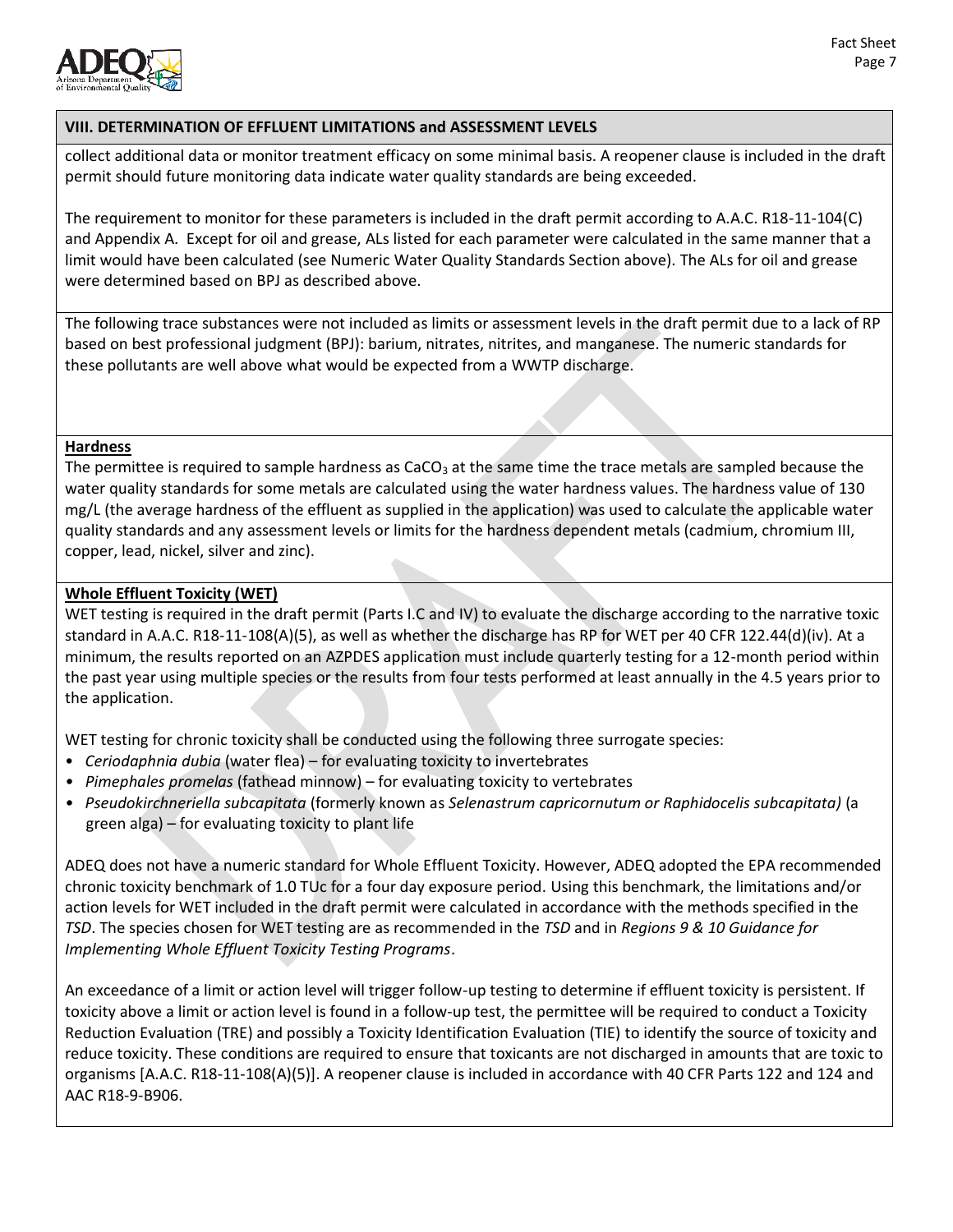

# **VIII. DETERMINATION OF EFFLUENT LIMITATIONS and ASSESSMENT LEVELS**

The draft permit requires 24-hour composite samples be collected for WET testing. WET sampling must coincide with testing for all the parameters in Parts I.A and B of the draft permit, when testing of those parameters is required, to aid in the determination of the cause of toxicity if toxicity is detected. Additional procedural requirements for the WET test are included in the proposed permit.

The required WET monitoring frequency for this facility is consistent with the WET testing frequency required for facilities with a similar design flow. The draft permit requires WET test results to be reported on discharge monitoring reports and submittal of the full WET lab report to ADEQ.

# **Effluent Characterization (EC)**

In addition to monitoring for parameters assigned either a limit or an AL, sampling is required to assess the presence of pollutants in the discharge at certain minimum frequencies for additional suites of parameters, whether the facility is discharging or not. This monitoring is specified in Tables 4.a. through 4.f., *Effluent Characterization Testing,* as follows:

• Table 4.a. – General Chemistry and Microbiology: ammonia, BOD-5, *E. coli*, total residual chlorine (TRC), dissolved oxygen, total Kjeldahl nitrogen (TKN), nitrate/nitrite, oil and grease, pH, phosphorus, temperature, total dissolved solids (TDS), and total suspended solids (TSS)

- Table 4.b. Selected Metals, Hardness, Cyanide, and WET
- Table 4.c. Selected Volatile Organic Compounds
- Table 4. d. Selected Acid-Extractible Compounds
- Table 4. e. Selected Base-Neutral Compounds

• Table 4.f. – Additional Parameters Based on Designated Uses (from Arizona Surface Water Quality Standards, Appendix A, Table 1)

NOTE: Some parameters listed in Tables 4.a. and 4.b. are also listed in Tables 1 or 2. In this case, the data from monitoring under Tables 1 or 2 may be used to satisfy the requirements of Tables 4.a. and / or 4.b., provided the specified sample types are the same. In the event the facility does not discharge to a water of the U.S. during the life of the permit, EC monitoring of representative samples of the effluent is still required.

The purpose of EC monitoring is to characterize the effluent and determine if the parameters of concern are present in the discharge and at what levels. This monitoring will be used to assess RP per 40 CFR 122.44(d)(1)(iii)). EC monitoring is required in accordance with 40 CFR 122.43(a), 40 CFR 122.44(i), and 40 CFR 122.48(b) as well as A.R.S. §49-203(A)(7). If pollutants are noted at levels of concern during the permit term, this permit may also be reopened to add related limits or conditions.

#### **Permit Limitations and Monitoring Requirements**

The table that follows summarizes the parameters that are limited in the permit and the rationale for that decision. Also included are the parameters that require monitoring without any limitations or that have not been included in the permit at all and the basis for those decisions. The corresponding monitoring requirements are shown for each parameter. In general, the regulatory basis for monitoring requirements is per 40 CFR §122.44(i) *Monitoring requirements,* and 40 CFR §122.48(b), *Required monitoring*; all of which have been adopted by reference in A.A.C. R18-9-A905, *AZPDES Program Standards*.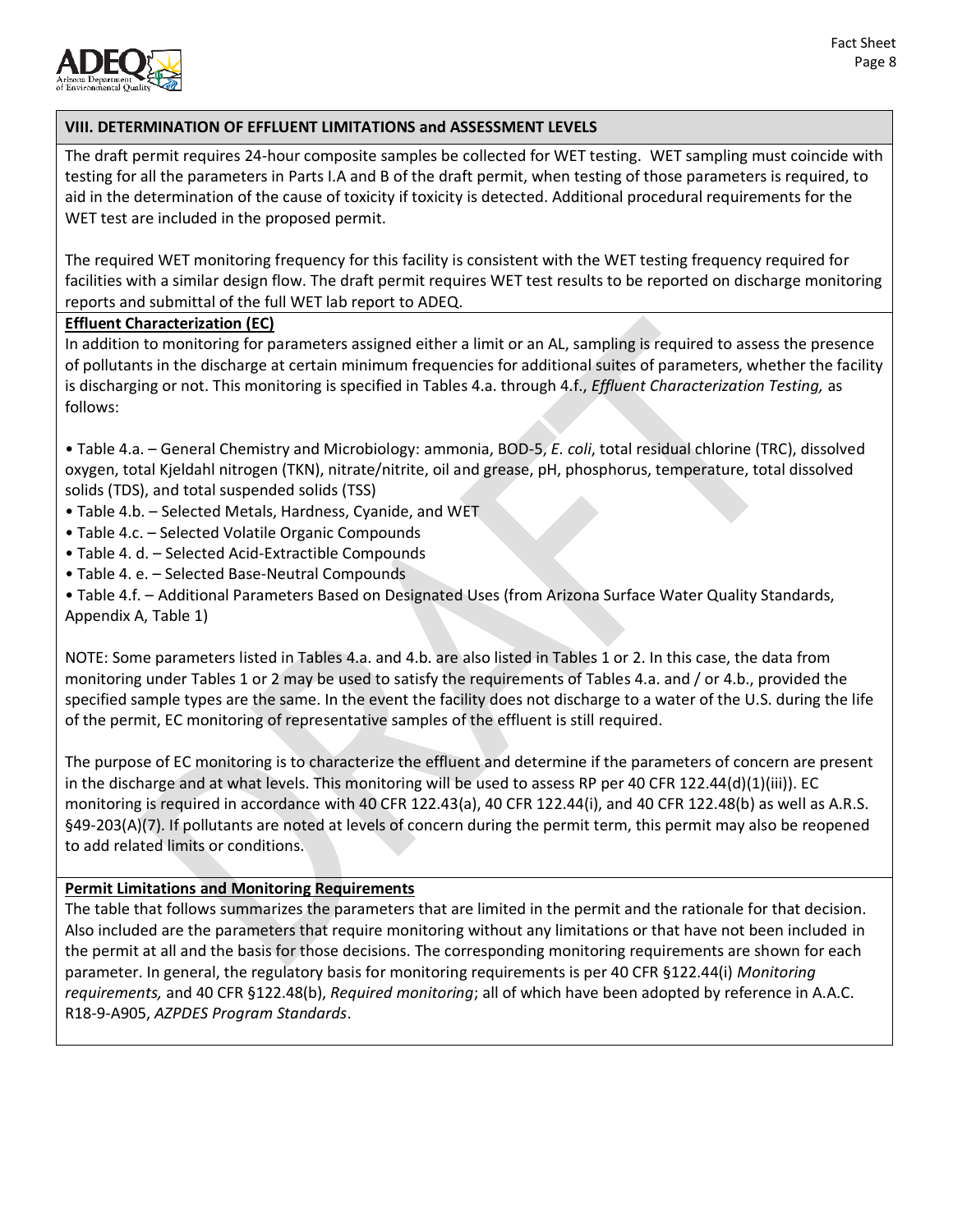

| Table 1 - Continuous Discharge                                                         |                                                                                                                   |                                                     |                                 |                                             |                                                                                   |                                                                                                                                                                                                                                                                                                                                                                                                                                                                                                                |
|----------------------------------------------------------------------------------------|-------------------------------------------------------------------------------------------------------------------|-----------------------------------------------------|---------------------------------|---------------------------------------------|-----------------------------------------------------------------------------------|----------------------------------------------------------------------------------------------------------------------------------------------------------------------------------------------------------------------------------------------------------------------------------------------------------------------------------------------------------------------------------------------------------------------------------------------------------------------------------------------------------------|
| <b>Parameter</b>                                                                       | Lowest Standard / Designated Use                                                                                  | <b>Maximum</b><br><b>Reported Daily</b><br>Value    | No. of<br><b>Samples</b><br>(1) | <b>Estimated</b><br><b>Maximum</b><br>Value | <b>RP Determination</b>                                                           | Proposed Monitoring Requirement/ Rationale (1)                                                                                                                                                                                                                                                                                                                                                                                                                                                                 |
| Flow                                                                                   | - - -                                                                                                             | $\sim$ $\sim$ $\sim$                                | $- - -$                         | $\sim$ $\sim$ $\sim$                        |                                                                                   | Discharge flow is to be monitored on a continual basis<br>using a flow meter.                                                                                                                                                                                                                                                                                                                                                                                                                                  |
| <b>Biological Oxygen</b><br>Demand (BOD) and<br><b>Total Suspended</b><br>Solids (TSS) | 30 mg/L 30-day average<br>45 mg/L 7-day average/<br>Technology-based limits<br>40 CFR 133.102                     | BOD: 35 mg/L<br>TSS: 144 mg/L                       | <b>BOD: 105</b><br>TSS: 107     | N/A                                         | TBELs for BOD<br>and TSS are<br>always applicable<br>to WWTPs.                    | Monitoring for influent and effluent BOD and TSS to be<br>conducted using composite samples of the influent and<br>the effluent. The sample type required was chosen to be<br>representative of the discharge. The requirement to<br>monitor influent BOD and suspended solids is included to<br>assess compliance with the 85% removal requirement in<br>this permit. At least one sample must coincide with WET<br>testing to aid in the determination of the cause of<br>toxicity, if toxicity is detected. |
| Chlorine, Total<br>Residual (TRC)                                                      | 11 µg/L/ A&Wedw chronic                                                                                           | $10 \mu g/L$                                        | 199                             | N/A                                         | RP always<br>expected when<br>chlorine or<br>bromine is used<br>for disinfection. | TRC is to be monitored as a discrete sample and a<br>WQBEL remains in the permit. 40 CFR Part 136 specifies<br>that discrete samples must be collected for chlorine. At<br>least one sample per month must coincide with WET<br>testing to aid in the determination of the cause of<br>toxicity, if toxicity is detected.                                                                                                                                                                                      |
| E. coli                                                                                | 30-day geometric mean:<br>126 cfu /100 mL (4 sample<br>minimum)<br>Single sample maximum:<br>575 cfu /100 mL/ PBC | 1.414 CFU                                           | 221                             | N/A                                         | RP always<br>expected for<br>WWTPs. See<br>explanation<br>above.                  | E. coli is to be monitored as a discrete sample and a<br>WQBEL remains in the permit.                                                                                                                                                                                                                                                                                                                                                                                                                          |
| рH                                                                                     | Minimum: 6.5<br>Maximum: 9.0<br>A&Wedw and PBC<br>A.A.C. R18-11-109(B)                                            | Min = $3.84$<br>$Max = 8.46$                        | 253                             | N/A                                         | <b>WOBEL or TBEL is</b><br>always applicable<br>to WWTPs.                         | pH is to be monitored using a discrete sample of the<br>effluent and a WQBEL is set. 40 CFR Part 136 specifies<br>that grab samples must be collected for pH. At least one<br>sample must coincide with WET testing to aid in the<br>determination of the cause of toxicity if toxicity is<br>detected. pH sampling must also coincide with ammonia<br>sampling when required.                                                                                                                                 |
| Temperature                                                                            | No applicable numeric standard                                                                                    | $Oct - Mar 28.8$ <sup>o</sup> C<br>Apr - Sep 30.6°C | 253                             | N/A                                         | N/A                                                                               | Effluent temperature is to be monitored for effluent<br>characterization by discrete sample. 40 CFR Part 136<br>specifies that discrete samples must be collected for<br>temperature. Temperature sampling must also coincide<br>with ammonia sampling when required.                                                                                                                                                                                                                                          |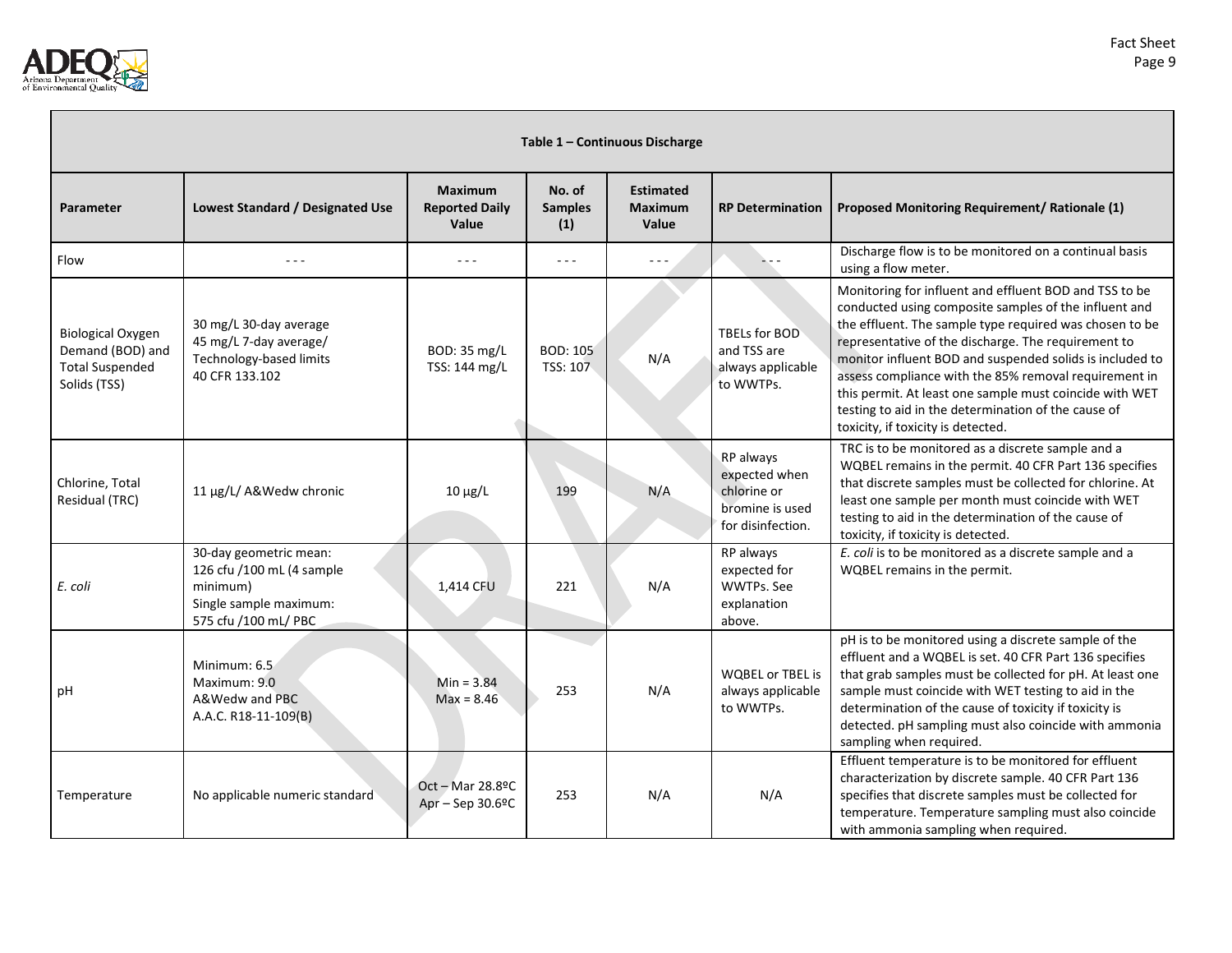

| Table 1 - Continuous Discharge                        |                                                                                       |                                                  |                                 |                                             |                                                    |                                                                                                                                                                                                                                                                                                                                                                       |  |  |  |
|-------------------------------------------------------|---------------------------------------------------------------------------------------|--------------------------------------------------|---------------------------------|---------------------------------------------|----------------------------------------------------|-----------------------------------------------------------------------------------------------------------------------------------------------------------------------------------------------------------------------------------------------------------------------------------------------------------------------------------------------------------------------|--|--|--|
| Parameter                                             | Lowest Standard / Designated Use                                                      | <b>Maximum</b><br><b>Reported Daily</b><br>Value | No. of<br><b>Samples</b><br>(1) | <b>Estimated</b><br><b>Maximum</b><br>Value | <b>RP Determination</b>                            | Proposed Monitoring Requirement/ Rationale (1)                                                                                                                                                                                                                                                                                                                        |  |  |  |
| <b>Total Dissolved</b><br>Solids (TDS)                | No applicable standard                                                                | 500 mg/L                                         | $\overline{2}$                  | N/A                                         | RP Indeterminate<br><i>(Insufficient)</i><br>data) | Monitoring required for effluent characterization.                                                                                                                                                                                                                                                                                                                    |  |  |  |
| Ammonia (5)                                           | Standard varies with temperature<br>and pH                                            | $7.1 \text{ mg/L}$                               | 103                             | N/A                                         | <b>RP Exists</b>                                   | Ammonia is to be monitored by discrete sample and a<br>WQBEL in the form of an ammonia impact ratio (AIR) of<br>1 is set in the permit (6). An ammonia data log with<br>concurrent pH and temperature monitoring is also<br>required. One sample must coincide with WET sampling<br>to aid in the determination of the cause of toxicity, if<br>toxicity is detected. |  |  |  |
| Nutrients (Total<br>Nitrogen and Total<br>Phosphorus) | No applicable standards                                                               | N/A                                              | N/A                             | N/A                                         | N/A                                                | Monitoring required for effluent characterization.                                                                                                                                                                                                                                                                                                                    |  |  |  |
| Oil & Grease                                          | BPJ Technology-Based Level of 10<br>mg/L monthly average and 15 mg/L<br>daily maximum | $<$ 5.6 mg/L                                     | 18                              | N/A                                         | RP Indeterminate<br>(4)                            | Monitoring required and an assessment level / limit<br>remains in the permit.                                                                                                                                                                                                                                                                                         |  |  |  |
| Antimony                                              | 600 µg/L - A&Wedw chronic                                                             | $<$ 1 µg/L                                       | 17                              | N/A                                         | No RP                                              | Monitoring required for effluent characterization.                                                                                                                                                                                                                                                                                                                    |  |  |  |
| Arsenic                                               | 150 µg/L - A&Wedw chronic                                                             | $3.1 \mu g/L$                                    | 17                              | 7.44 µg/L                                   | No RP                                              | Monitoring required for effluent characterization.                                                                                                                                                                                                                                                                                                                    |  |  |  |
| Beryllium                                             | 5.3 µg/L - A&Wedw chronic                                                             | $<$ 1 µg/L                                       | 16                              | N/A                                         | No RP                                              | Monitoring required for effluent characterization.                                                                                                                                                                                                                                                                                                                    |  |  |  |
| Boron                                                 | 186,667 μg/L - PBC                                                                    | 290 µg/L                                         | 3                               | $1,624 \,\mu g/L$                           | No RP                                              | Monitoring required for effluent characterization.                                                                                                                                                                                                                                                                                                                    |  |  |  |
| Cadmium (2)                                           | 2.72 µg/L - A&Wedw chronic                                                            | $<$ 5 µg/L                                       | 17                              | N/A                                         | RP Indeterminate                                   | Monitoring required andan assessment level is<br>established in the permit due to high LOQ.                                                                                                                                                                                                                                                                           |  |  |  |
| Chromium (Total)                                      | No Standard                                                                           | $12 \mu g/L$                                     | 17                              | 28.8 µg/L                                   | No RP                                              | Monitoring required as an indicator parameter for<br>Chromium VI.                                                                                                                                                                                                                                                                                                     |  |  |  |
| Chromium VI                                           | 11 µg/L - A&Wedw chronic                                                              | $<$ 10 $\mu$ g/L                                 | 9                               | 16                                          | <b>RP</b> Indeterminate                            | Monitoring required and an assessment level is<br>established in the permit based on chrome (total) data.                                                                                                                                                                                                                                                             |  |  |  |
| Copper (2)                                            | 11 µg/L - A&Wedw chronic                                                              | 36 µg/L                                          | 17                              | $86 \mu g/L$                                | <b>RP Exists</b>                                   | Monitoring is required and a WQBEL remains in the<br>permit.                                                                                                                                                                                                                                                                                                          |  |  |  |
| Cyanide                                               | 9.7 µg/L - A&Wedw chronic                                                             | $10 \mu g/L$                                     | 17                              | $60 \mu g/L$                                | <b>RP Exists</b>                                   | Monitoring is required and a WQBEL remains in the<br>permit.                                                                                                                                                                                                                                                                                                          |  |  |  |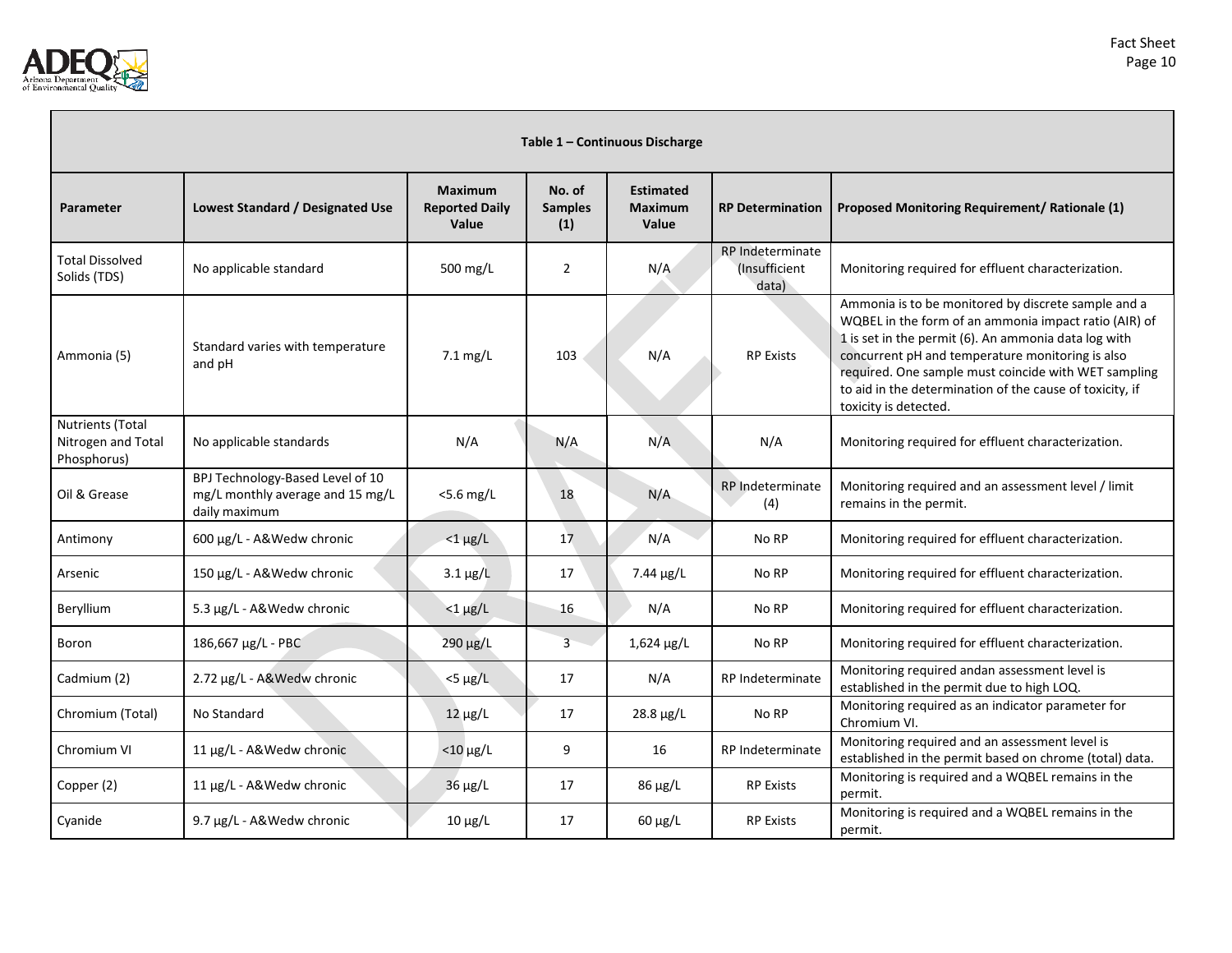

п

| Table 1 - Continuous Discharge |                                                                                                      |                                                  |                                 |                                             |                         |                                                                                                                                                                                                                                                              |  |  |  |
|--------------------------------|------------------------------------------------------------------------------------------------------|--------------------------------------------------|---------------------------------|---------------------------------------------|-------------------------|--------------------------------------------------------------------------------------------------------------------------------------------------------------------------------------------------------------------------------------------------------------|--|--|--|
| Parameter                      | Lowest Standard / Designated Use                                                                     | <b>Maximum</b><br><b>Reported Daily</b><br>Value | No. of<br><b>Samples</b><br>(1) | <b>Estimated</b><br><b>Maximum</b><br>Value | <b>RP Determination</b> | Proposed Monitoring Requirement/ Rationale (1)                                                                                                                                                                                                               |  |  |  |
| <b>Hardness</b>                | No applicable standard. Hardness is<br>used to determine standards for<br>specific metal parameters. | 152 mg/L                                         | 17                              | N/A                                         | N/A                     | A&W standards for cadmium, chromium III, copper,<br>lead, nickel, silver and zinc used for RP determinations<br>were based on the average effluent. Monitoring for<br>hardness is required whenever monitoring for hardness<br>dependent metals is required. |  |  |  |
| Hydrogen Sulfide               | 2 µg/L - A&Wedw chronic                                                                              | $<$ 100 µg/L                                     | 9                               | N/A                                         | RP Indeterminate        | Monitoring is required for sulfides as an indicator<br>parameter for hydrogen sulfide. If sulfides are detected,<br>monitoring for hydrogen sulfide is required for the<br>remainder of the permit term.                                                     |  |  |  |
| Iron                           | 1,000 ug/L - A&Wedw chronic                                                                          | 360 µg/L                                         | 17                              | 1,080 µg/L                                  | <b>RP Exists</b>        | Monitoring required and a WQBEL is establised in the<br>permit.                                                                                                                                                                                              |  |  |  |
| Lead $(2)$                     | 3.34 µg/L - A&Wedw chronic                                                                           | $2.3 \mu g/L$                                    | 17                              | $7.36 \mu g/L$                              | <b>RP Exists</b>        | Monitoring is required and a WQBEL remains in the<br>permit.                                                                                                                                                                                                 |  |  |  |
| Mercury                        | $0.01 \mu$ g/L - A&Wedw chronic                                                                      | $0.028 \mu g/L$                                  | 17                              | $0.067 \,\mu g/L$                           | <b>RP Exists</b>        | Monitoring required and a WQBEL is set in the permit.                                                                                                                                                                                                        |  |  |  |
| Nickel (2)                     | 64.9 µg/L - A&Wedw chronic                                                                           | $4 \mu g/L$                                      | 17                              | $10.8 \,\mathrm{\upmu g/L}$                 | No RP                   | Monitoring required for effluent characterization.                                                                                                                                                                                                           |  |  |  |
| Selenium                       | 2 µg/L - A&Wedw chronic                                                                              | $1.5 \mu g/L$                                    | 17                              | $6.3 \mu g/L$                               | <b>RP Exists</b>        | Monitoring required and a WQBEL remains in the<br>permit.                                                                                                                                                                                                    |  |  |  |
| Silver (2)                     | 5 µg/L - A&Wedw acute                                                                                | $6.3 \mu g/L$                                    | 10                              | $119 \mu g/L$                               | <b>RP Exists</b>        | Monitoring required and a WQBEL is established in the<br>permit.                                                                                                                                                                                             |  |  |  |
| <b>Sulfides</b>                | 100 μg/L - A&Wedw acute                                                                              | <50 μg/L                                         | 17                              | N/A                                         | N/A                     | Indicator parameter for hydrogen sulfide. Monitoring<br>required. If sulfides are detected, monitoring for<br>hydrogen sulfide is required for the remainder of the<br>permit term.                                                                          |  |  |  |
| Thallium                       | 75 μg/L - PBC                                                                                        | $<$ 1 $\mu$ g/L                                  | 17                              | N/A                                         | No RP                   | Monitoring required for effluent characterization.                                                                                                                                                                                                           |  |  |  |
| Zinc $(2)$                     | 146 µg/L - A&Wedw acute and<br>chronic                                                               | $94 \mu g/L$                                     | 17                              | $226 \mu g/L$                               | <b>RP Exists</b>        | Monitoring required and a WQBEL remains in the<br>permit.                                                                                                                                                                                                    |  |  |  |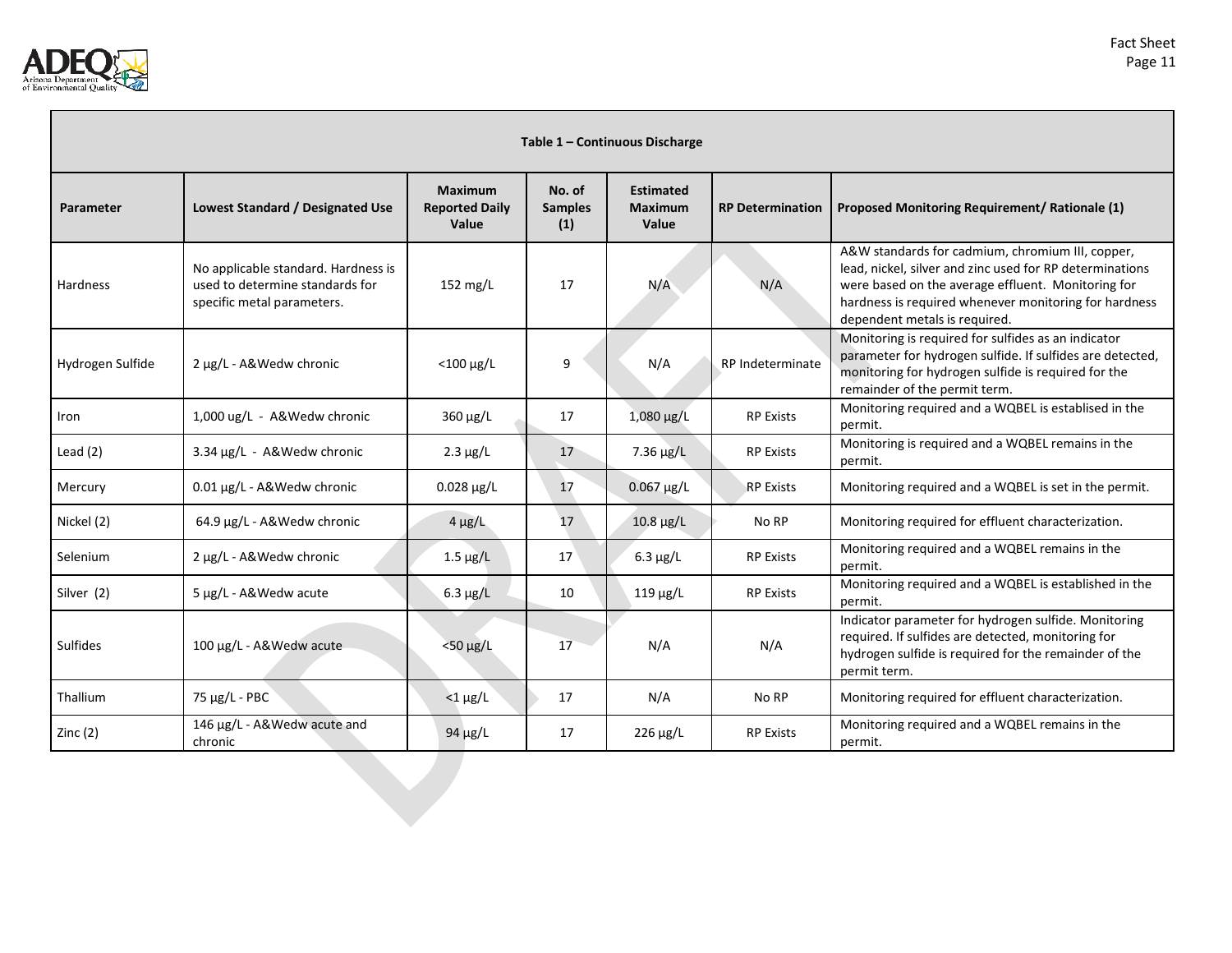

| Table 1 – Continuous Discharge   |                                           |                                                |                                                  |                                 |                                             |                         |                                                       |  |
|----------------------------------|-------------------------------------------|------------------------------------------------|--------------------------------------------------|---------------------------------|---------------------------------------------|-------------------------|-------------------------------------------------------|--|
| Parameter                        | Lowest Standard / Designated Use          |                                                | <b>Maximum</b><br><b>Reported Daily</b><br>Value | No. of<br><b>Samples</b><br>(1) | <b>Estimated</b><br><b>Maximum</b><br>Value | <b>RP Determination</b> | <b>Proposed Monitoring Requirement/ Rationale (1)</b> |  |
| Whole Effluent<br>Toxicity (WET) | No toxicity (A.A.C.<br>$R18-11-108(A)(6)$ | Pseudo-<br>kirchneriella<br>subcapitata<br>(3) | $1.0$ TUc                                        | 12                              | N/A                                         | No RP                   | Monitoring required and an action level is set.       |  |
|                                  |                                           | Pimephales<br>promelas                         | $1.0$ TU $c$                                     | 12                              | N/A                                         | No RP                   | Monitoring required and an action level is set.       |  |
|                                  |                                           | Ceriodaphnia<br>dubia                          | $1.0$ TUc                                        | 12                              | N/A                                         | RP Indeterminate        | Monitoring required and an action level is set.       |  |

Table 1 - Footnotes:

(1) The monitoring frequencies are as specified in the permit.

(2) Hardness-dependent metal - the standard is for thisparameteris based on the average hardness value of the effluent or receiving water as indicated above.<br>(3) Formerly known as Selenastrum capricornutum or Raphidocelis

(3) Formerly known as *Selenastrum capricornutum or Raphidocelis subcapitata.*

(4) Monitoring with ALs or Action Levels always required for WWTPs for these parameters unless RP exists and limits are set.<br>(5) An AIR will be calculated by dividing effluent ammonia concentration by the applicable standa (5) An AIR will be calculated by dividing effluent ammonia concentration by the applicable standard using the receiving water pH and temperature.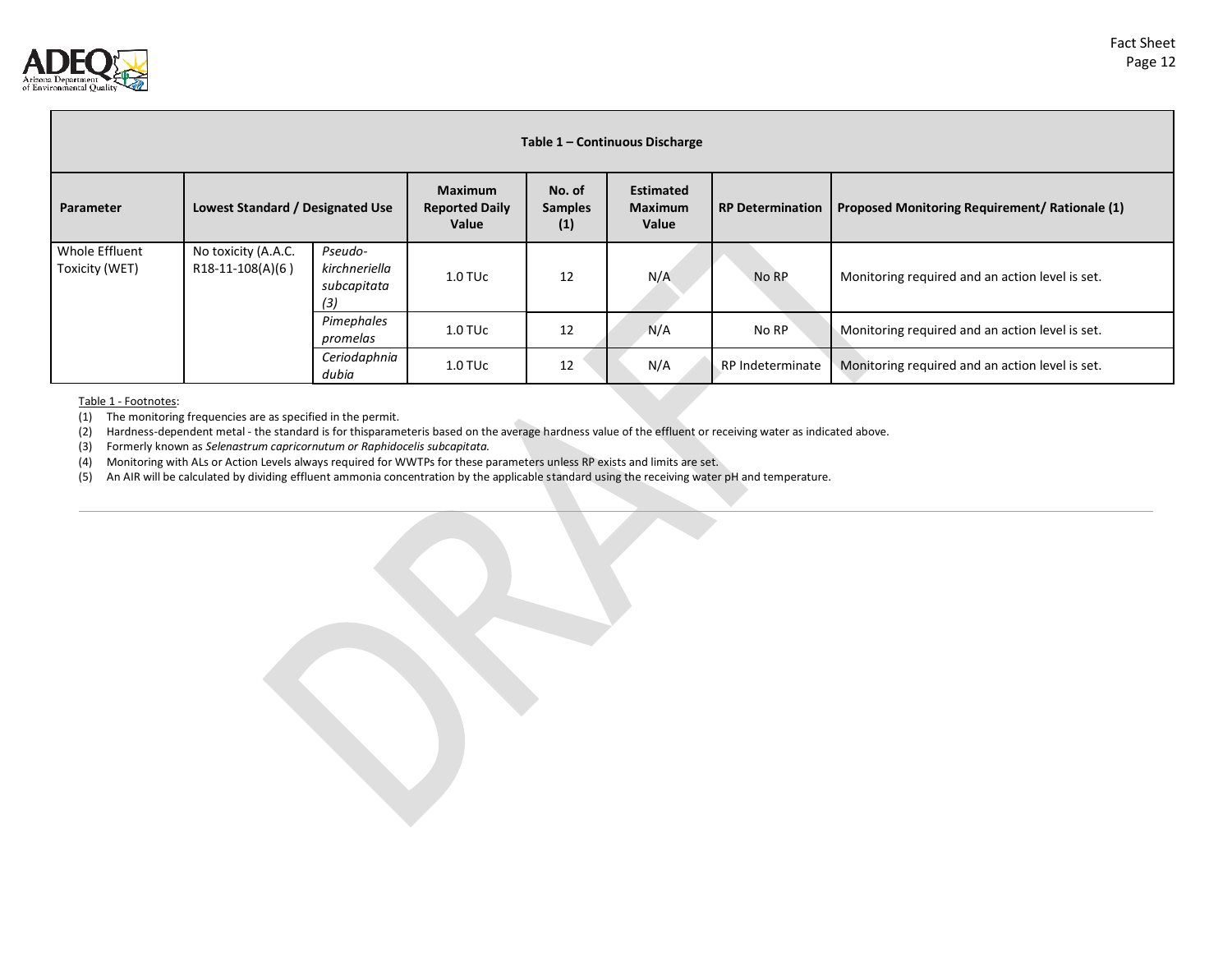

| Table 2 - Infrequent Discharge                                                    |                                                                                                                   |                                                         |                                    |                                             |                                                                                   |                                                                                                                                                                                                                                                                                                                                                                                                                                                                                                                |  |  |
|-----------------------------------------------------------------------------------|-------------------------------------------------------------------------------------------------------------------|---------------------------------------------------------|------------------------------------|---------------------------------------------|-----------------------------------------------------------------------------------|----------------------------------------------------------------------------------------------------------------------------------------------------------------------------------------------------------------------------------------------------------------------------------------------------------------------------------------------------------------------------------------------------------------------------------------------------------------------------------------------------------------|--|--|
| <b>Parameter</b>                                                                  | <b>Lowest Standard / Designated</b><br><b>Use</b>                                                                 | <b>Maximum</b><br><b>Reported</b><br><b>Daily Value</b> | No. of<br><b>Samples</b>           | <b>Estimated</b><br><b>Maximum</b><br>Value | <b>RP</b><br><b>Determination</b>                                                 | <b>Proposed Monitoring Requirement/ Rationale</b><br>(1)(3)                                                                                                                                                                                                                                                                                                                                                                                                                                                    |  |  |
| Flow                                                                              | $\sim$ $\sim$ $\sim$                                                                                              | $\sim$ $\sim$ $\sim$                                    | $\sim$ $\sim$ $\sim$               | $\sim$ $\sim$ $\sim$                        | $\omega \sim \omega$                                                              | Discharge flow is to be monitored on a continual basis<br>using a flow meter.                                                                                                                                                                                                                                                                                                                                                                                                                                  |  |  |
| Biological<br>Oxygen<br>Demand (BOD)<br>and<br>Total<br>Suspended<br>Solids (TSS) | 30 mg/L 30-day average<br>45 mg/L 7-day average/<br>Technology-based limits<br>40 CFR 133.102                     | BOD: 35 mg/L<br>TSS: 144 mg/L                           | <b>BOD: 105</b><br><b>TSS: 107</b> | N/A                                         | TBELs for BOD and<br>TSS are always<br>applicable to<br>WWTPs.                    | Monitoring for influent and effluent BOD and TSS to be<br>conducted using composite samples of the influent and<br>the effluent. The sample type required was chosen to be<br>representative of the discharge. The requirement to<br>monitor influent BOD and suspended solids is included to<br>assess compliance with the 85% removal requirement in<br>this permit. At least one sample must coincide with WET<br>testing to aid in the determination of the cause of<br>toxicity, if toxicity is detected. |  |  |
| Chlorine, Total<br>Residual (TRC)                                                 | 11 µg/L/ A&Wedw chronic                                                                                           | $10 \mu g/L$                                            | 199                                | N/A                                         | RP always<br>expected when<br>chlorine or<br>bromine is used<br>for disinfection. | TRC is to be monitored as a discrete sample and a WQBEL<br>remains in the permit. 40 CFR Part 136 specifies that<br>discrete samples must be collected for chlorine. At least<br>one sample per month must coincide with WET testing to<br>aid in the determination of the cause of toxicity, if toxicity<br>is detected.                                                                                                                                                                                      |  |  |
| E. coli                                                                           | 30-day geometric mean:<br>126 cfu /100 mL (4 sample<br>minimum)<br>Single sample maximum:<br>575 cfu /100 mL/ PBC | 1,414 CFU                                               | 221                                | N/A                                         | RP always<br>expected for<br>WWTPs. See<br>explanation<br>above.                  | E. coli is to be monitored as a discrete sample and a<br>WQBEL remains in the permit.                                                                                                                                                                                                                                                                                                                                                                                                                          |  |  |
| рH                                                                                | Minimum: 6.5<br>Maximum: 9.0<br>A&Wedw and PBC<br>A.A.C. R18-11-109(B)                                            | $Min = 3.84$<br>$Max = 8.46$                            | 253                                | N/A                                         | <b>WQBEL or TBEL is</b><br>always applicable<br>to WWTPs.                         | pH is to be monitored using a discrete sample of the<br>effluent and a WQBEL is set. 40 CFR Part 136 specifies<br>that grab samples must be collected for pH. At least one<br>sample must coincide with WET testing to aid in the<br>determination of the cause of toxicity if toxicity is<br>detected. pH sampling must also coincide with ammonia<br>sampling when required.                                                                                                                                 |  |  |
| Temperature                                                                       | No applicable numeric standard                                                                                    | $Oct - Mar$<br>28.8ºC<br>$Apr - Sep$<br>30.6ºC          | 253                                | N/A                                         | N/A                                                                               | Effluent temperature is to be monitored for effluent<br>characterization by discrete sample. 40 CFR Part 136<br>specifies that discrete samples must be collected for<br>temperature. Temperature sampling must also coincide<br>with ammonia sampling when required.                                                                                                                                                                                                                                          |  |  |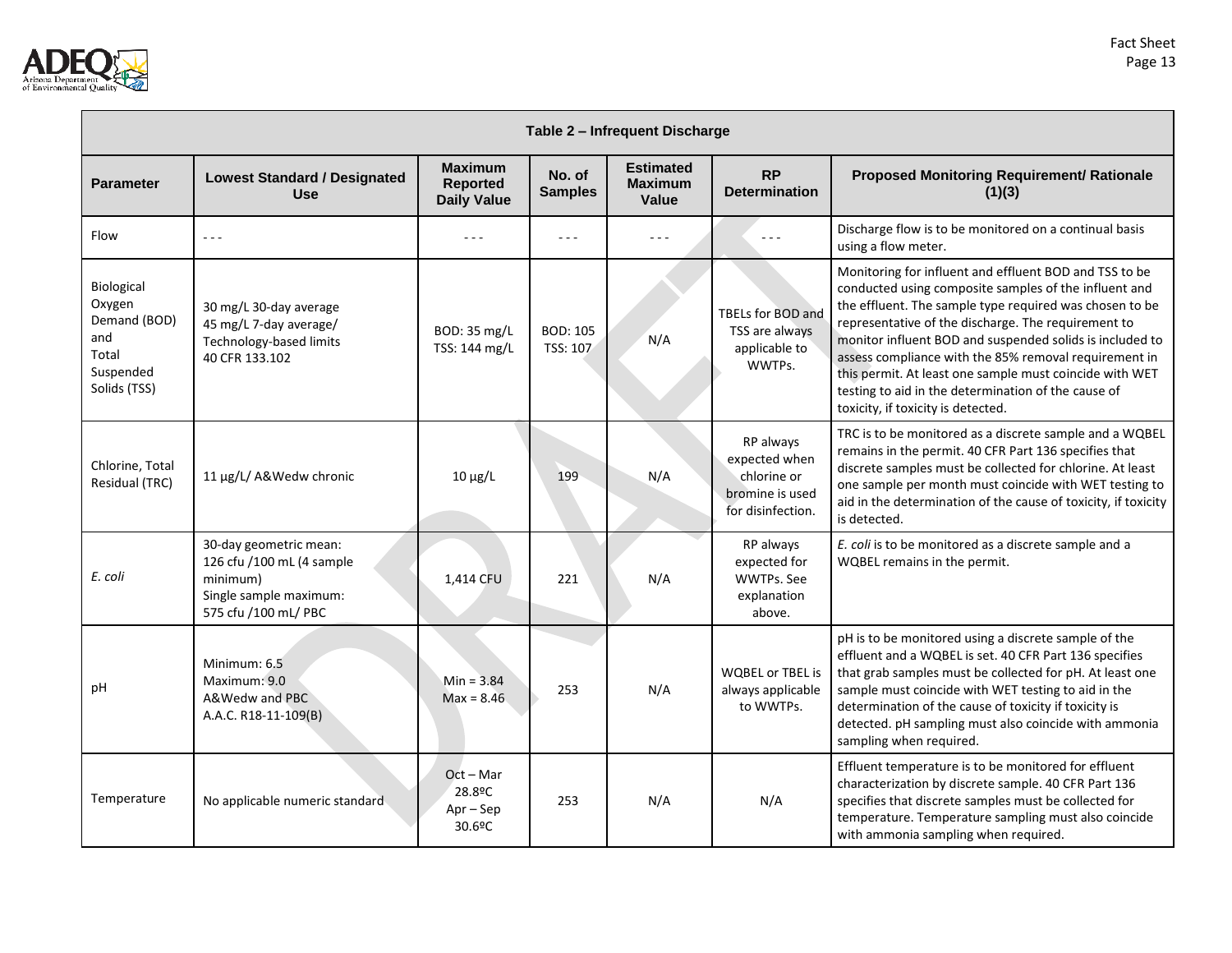

| Table 2 - Infrequent Discharge         |                                                   |                                                         |                          |                                             |                                                |                                                                    |  |  |
|----------------------------------------|---------------------------------------------------|---------------------------------------------------------|--------------------------|---------------------------------------------|------------------------------------------------|--------------------------------------------------------------------|--|--|
| <b>Parameter</b>                       | <b>Lowest Standard / Designated</b><br><b>Use</b> | <b>Maximum</b><br><b>Reported</b><br><b>Daily Value</b> | No. of<br><b>Samples</b> | <b>Estimated</b><br><b>Maximum</b><br>Value | <b>RP</b><br><b>Determination</b>              | <b>Proposed Monitoring Requirement/ Rationale</b><br>(1)(3)        |  |  |
| <b>Total Dissolved</b><br>Solids (TDS) | No applicable standard                            | 500 mg/L                                                | $\overline{2}$           | N/A                                         | <b>RP Indeterminate</b><br>(Insufficient data) | Monitoring required for effluent characterization.                 |  |  |
| Ammonia (4)                            | Standard varies with pH                           | $7.1 \text{ mg/L}$                                      | 103                      | N/A                                         | No RP                                          | No limit for infrequent discharges.                                |  |  |
| Oil & Grease                           | 10 $mg/L$                                         | $<$ 5.6 mg/L                                            | 18                       | N/A                                         | No RP                                          | No limit for infrequent dsicharages.                               |  |  |
| Copper (3)                             | 26.5 µg/L - A&Wedw acute                          | $36 \mu g/L$                                            | 17                       | 86 µg/L                                     | <b>RP Exists</b>                               | Monitoring required and a WQBEL remains in the per.                |  |  |
| Cyanide                                | 41 µg/L - A&Wedw acute                            | $10 \mu g/L$                                            | 17                       | $24 \mu g/L$                                | No RP                                          | No limit for infrequent discharges.                                |  |  |
| Hydrogen Sulfide                       | No applicable standard                            | <100 µg/L                                               | 9                        | N/A                                         | No RP                                          | No monitoring required for infrequent discharges.                  |  |  |
| Iron                                   | No applicable standard                            | 360 µg/L                                                | 17                       | 1,080 µg/L                                  | No RP                                          | No monitoring is required for infrequent discharges.               |  |  |
| Lead $(3)$                             | $15 \mu q/L - PBC$                                | $2.3 \mu g/L$                                           | 17                       | $7.36 \mu g/L$                              | No RP                                          | No limit for infrequent discharges.                                |  |  |
| Mercury                                | 2 µg/L - A&Wedw acute                             | $0.028 \mu g/L$                                         | 17                       | $0.067$ µg/L                                | No RP                                          | No limit for infrequent discharges.                                |  |  |
| Selenium                               | 4667 µg/L - A&Wedw acute                          | $1.5 \mu g/L$                                           | 17                       | $6.3 \mu g/L$                               | No RP                                          | No limit for infrequent discharges.                                |  |  |
| Silver (2)                             | 5 µg/L - A&Wedw acute                             | $6.3 \mu g/L$                                           | 10                       | $119 \mu g/L$                               | <b>RP Exists</b>                               | Monitoring required and a WQBEL set in Table 1.b of the<br>permit. |  |  |
| Sulfides                               | No applicable standard                            | <100 µg/L                                               | 17                       | N/A                                         | N/A                                            | No monitoring is required for infrequent discharges.               |  |  |
| Zinc(2)                                | 146 µg/L - A&Wedw acute                           | $94 \mu g/L$                                            | 17                       | 225 µg/L                                    | <b>RP Exists</b>                               | Monitoring required and a WQBEL set in Table 1.b of the<br>permit. |  |  |

Table 1 - Footnotes:

(1) The monitoring frequencies are as specified in the permit.

(2) Hardness-dependent metal - the standard is for thisparameteris based on the average hardness value of the effluent or receiving water as indicated above.

(3) Monitoring with ALs or Action Levels always required for WWTPs for these parameters unless RP exists and limits are set.

(4) An AIR will be calculated by dividing effluent ammonia concentration by the applicable standard using the receiving water pH and temperature.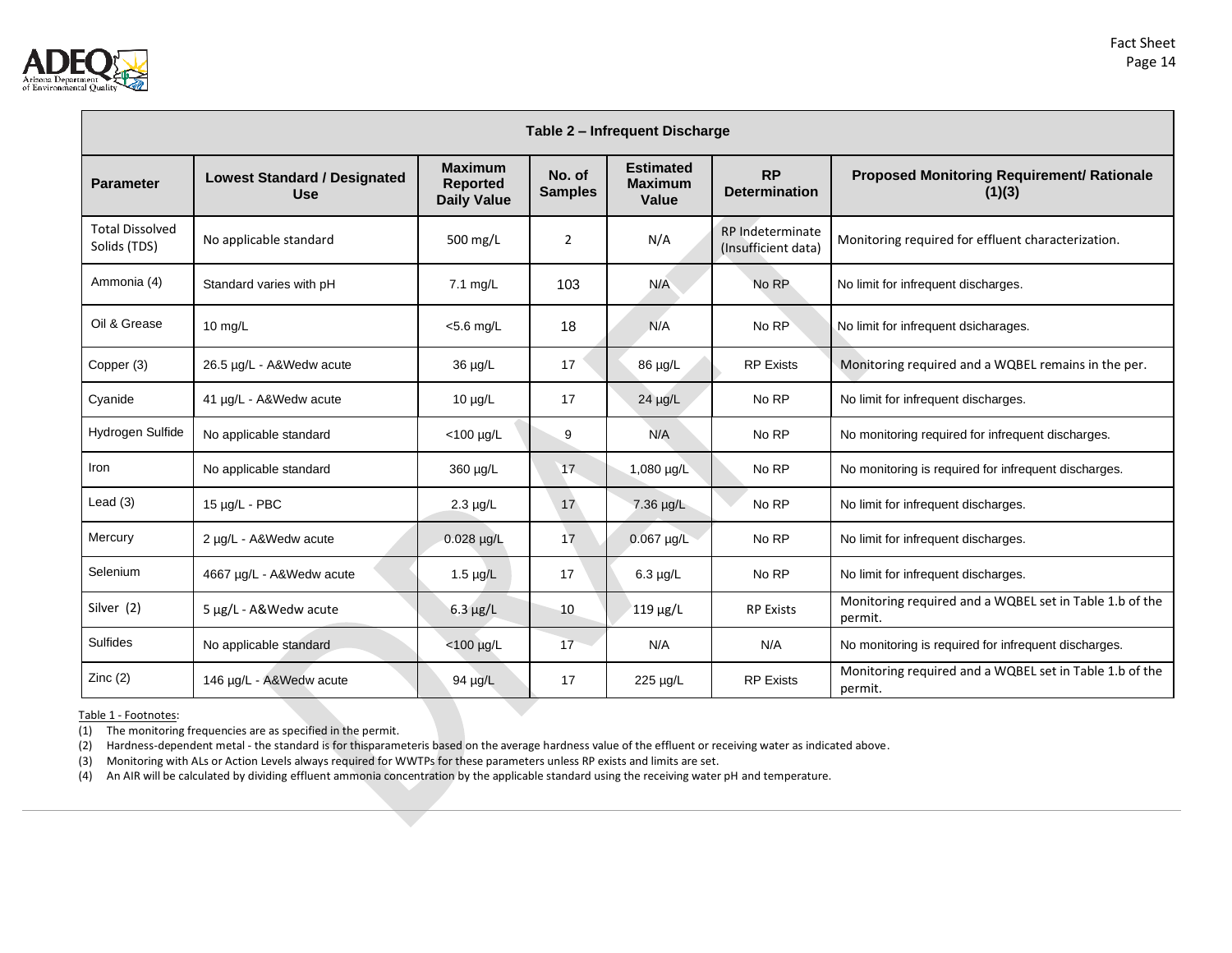

#### **VIII. NARRATIVE WATER QUALITY STANDARDS**

All narrative limitations in A.A.C. R18-11-108 that are applicable to the receiving water are included in Part I, Sections E and F of the draft permit.

#### **IX. MONITORING AND REPORTING REQUIREMENTS** (Part II of Permit)

Section 308 of the Clean Water Act and 40 CFR Part 122.44(i) require that monitoring be included in permits to determine compliance with effluent limitations. Additionally, monitoring may be required to gather data for future effluent limitations or to monitor effluent impacts on receiving water quality.

Monitoring frequencies are based on the nature and effect of the pollutant, as well as a determination of the minimum sampling necessary to adequately monitor the facility's performance. Monitoring frequencies for some parameters may be reduced in subsequent permits if all monitoring requirements have been met and the limits or ALs for those parameters have not been exceeded during the first permit term.

For the purposes of this permit, a "24-hour composite" sample has been defined as a flow-proportioned mixture of not less than three discrete samples (aliquots) obtained at equal time intervals over a 24-hour period.

These criteria for composite sampling are included in order to obtain samples that are representative of the discharge given the potential variability in the duration, frequency and magnitude of discharges from this facility.

Discrete (i.e., grab) samples are specified in the permit for parameters that for varying reasons are not amenable to compositing.

Monitoring locations are specified in the permit (Part I.A and Part III.J) in order to ensure that representative samples of the influent and effluent are consistently obtained.

The requirements in the permit pertaining to Part II, Monitoring and Reporting, are included to ensure that the monitoring data submitted under this permit is accurate in accordance with 40 CFR 122.41(e). The permittee has the responsibility to determine that all data collected for purposes of this permit meet the requirements specified in this permit and is collected, analyzed, and properly reported to ADEQ.

The permit (Part II.A.3) requires the permittee to keep a Quality Assurance (QA) manual at the facility, describing sample collection and analysis processes; the required elements of the QA manual are outlined.

Reporting requirements for monitoring results are detailed in Part II, Section B of the permit, including completion and submittal of Discharge Monitoring Reports (DMRs) and Ammonia Data Logs. The permittee is responsible for conducting all required monitoring and reporting the results to ADEQ on DMRs or as otherwise specified in the permit.

#### **Electronic reporting**

The US EPA has published a final regulation that requires electronic reporting and sharing of Clean Water Act National Pollutant Discharge Elimination System (NPDES) program information instead of the current paper-based reporting (Federal Register, Vol. 80, No. 204, October 22, 2015). Beginning December 21, 2016 (one year after the effective date of the regulation), the Federal rule required permittees to make electronic submittals of any monitoring reports and forms called for in their permits. ADEQ has created an online portal called myDEQ that allows users to submit their discharge monitoring reports and other applicable reports required in the permit.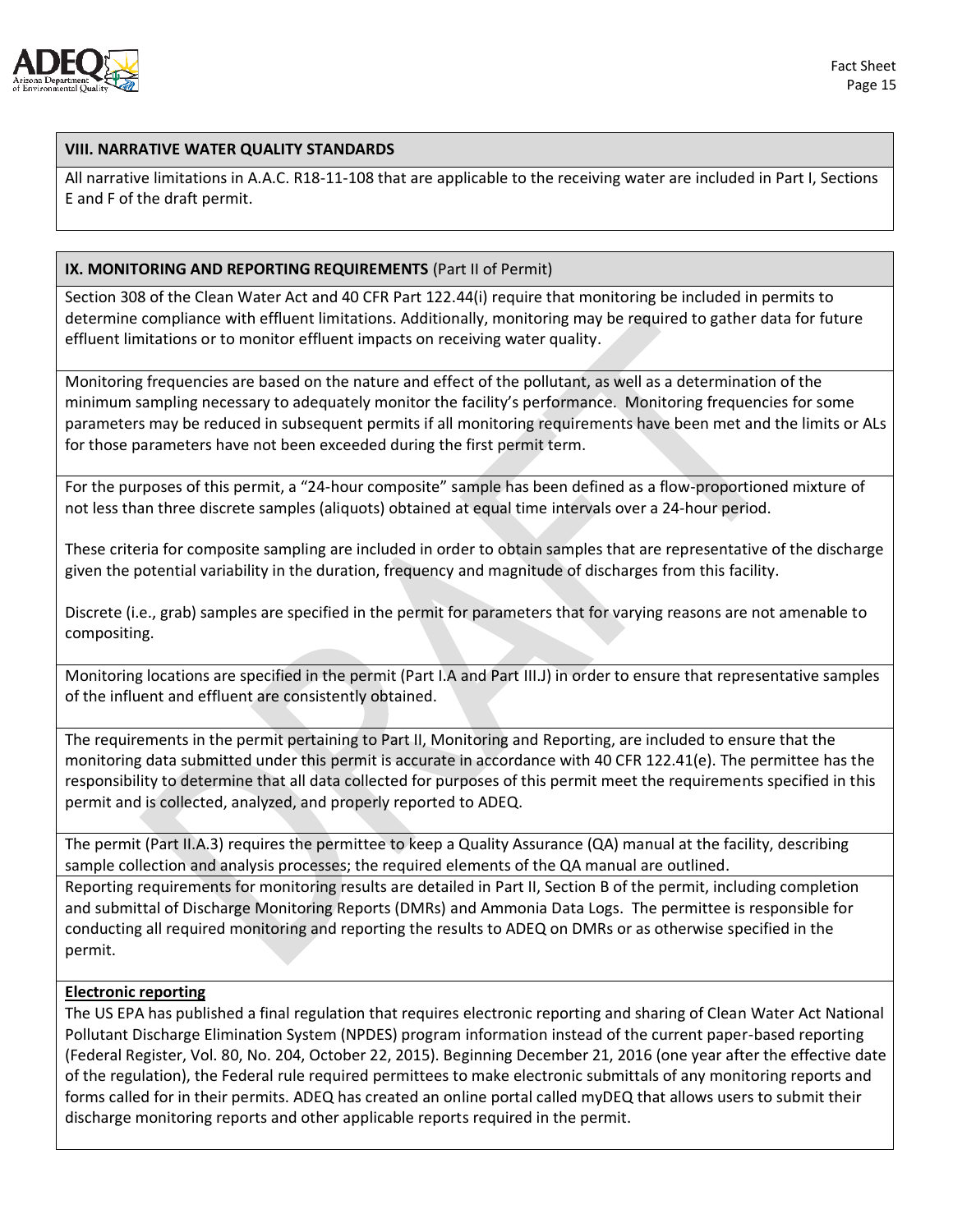

#### **IX. MONITORING AND REPORTING REQUIREMENTS** (Part II of Permit)

The permit also requires annual submittal of an Ammonia Data Log that records the results for temperature, pH, and ammonia samples and date of sampling (Part II.B.3). Because the ammonia standards in 18 A.A.C. 11, Article 1, Appendix A are contingent upon the pH and temperature at the time of sampling for ammonia, the permittee must determine the applicable ammonia standard using the ammonia criteria table(s) and calculate the Ammonia Impact Ratio for that ammonia sample result. The AIR is recorded on the DMR.

Requirements for retention of monitoring records are detailed in Part II.C.3 of the permit.

#### **X. BIOSOLIDS REQUIREMENTS** (Part III in Permit)

Standard requirements for the monitoring, reporting, record keeping, and handling of biosolids, as well as minimum treatment requirements for biosolids according to 40 CFR Part 503 are incorporated in the draft permit.

# **XI. SPECIAL CONDITIONS** (Part V in Permit)

#### **Site Specific Metal(s) Translator Study**

The draft permit incorporated the site specific copper concentration established in the the 2018 permit modification, which established a partion coefficient (f/d) value of 0.64. The permittee was required to submit a new, site specific translator study for copper as required by the 2018 permit modification, however, the permittee did not submit the results of the study with the permit reapplication. The draft permit provides the permittee 12 months from the effective date of the permit to conduct a new translator study to establish a site specific copper limit, and submit the study to ADEQ. ADEQ may reopen this permit after 12 months to remove the 2018 site specific copper limit, or modify the copper limit, as necessary, based on the results of the new study.

#### **Pretreatment**

Standard requirements for implementing and enforcing an approved pretreatment plan are included in the draft permit.

#### **Operation**

This permit condition requires the permittee to ensure that the WWTP has an operator who is certified at the appropriate level for the facility, in accordance with A.A.C. R18-5-104 through -114. The required certification level for the WWTP operator is based on the class (Wastewater Treatment Plant) and grade of the facility, which is determined by population served, level of treatment, and other factors.

#### **Permit Reopener**

This permit may be modified based on newly available information; to add conditions or limits to address demonstrated effluent toxicity; to implement any EPA-approved new Arizona water quality standard; or to reevaluate reasonable potential (RP), if assessment levels in this permit are exceeded [A.A.C. R18-9-B906 and 40 CFR Part 122.62 (a) and (b)].

#### **XII. ANTIDEGRADATION**

Antidegradation rules have been established under A.A.C. R18-11-107 to ensure that existing surface water quality is maintained and protected. The discharge from the Globe WWTP will be to an effluent-dependent water. Except for flows resulting from rain events, the only water in the wash will be the effluent from the WWTP. Therefore, the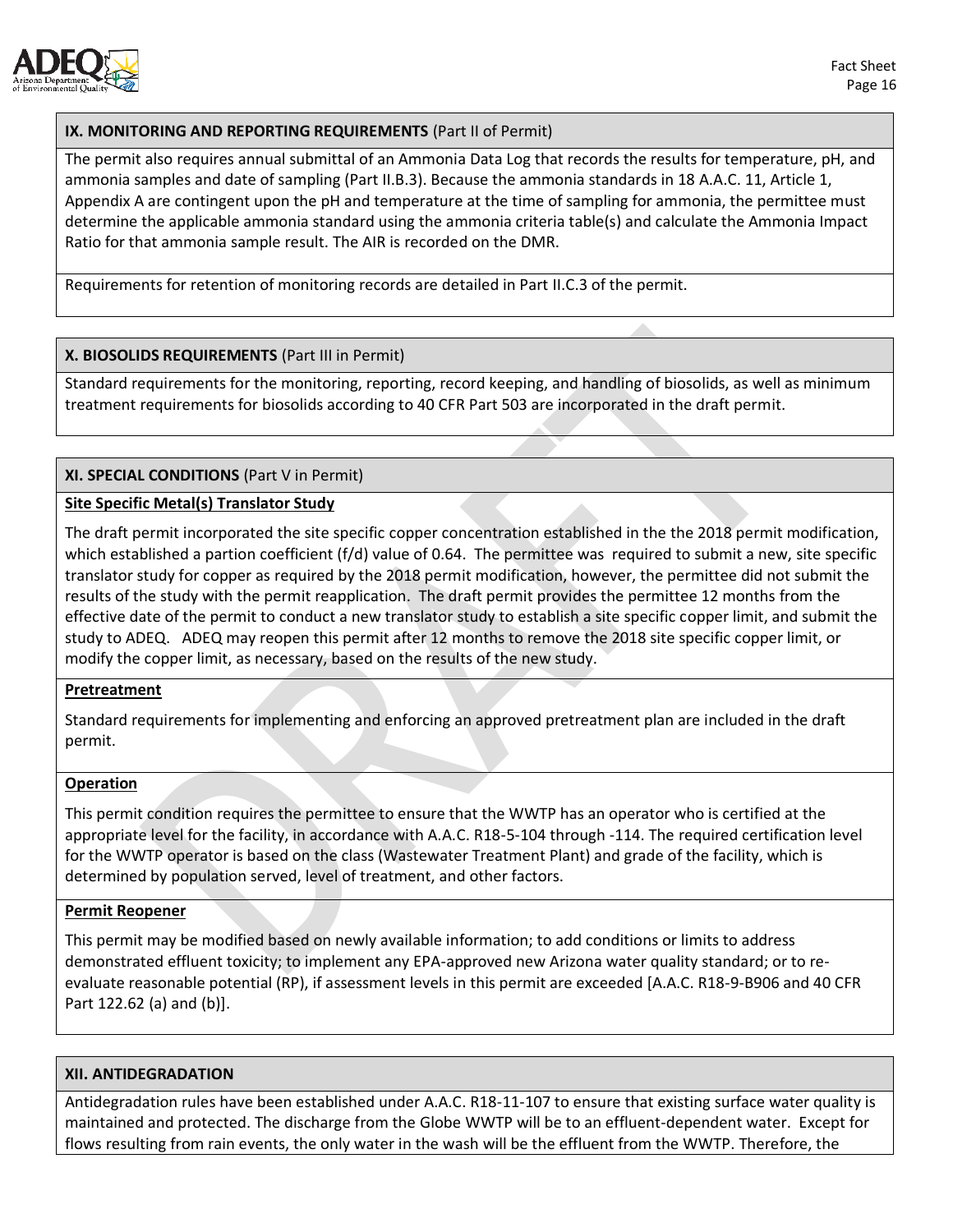

## **XII. ANTIDEGRADATION**

discharge and the receiving water will normally be one and the same. Effluent quality limitations and monitoring requirements have been established under the proposed permit to ensure that the discharge will meet the applicable water quality standards. As long as the permittee maintains consistent compliance with these provisions, the designated uses of the receiving water will be presumed protected, and the facility will be deemed to meet currently applicable antidegradation requirements under A.A.C. R18-11-107.

# **XIII. STANDARD CONDITIONS**

Conditions applicable to all NPDES permits in accordance with 40 CFR, Part 122 are attached as an appendix to this permit.

#### **XIV. ADMINISTRATIVE INFORMATION**

#### **Public Notice (A.A.C. R18-9-A907)**

The public notice is the vehicle for informing all interested parties and members of the general public of the contents of a draft AZPDES permit or other significant action with respect to an AZPDES permit or application. The basic intent of this requirement is to ensure that all interested parties have an opportunity to comment on significant actions of the permitting agency with respect to a permit application or permit. This permit will be public noticed in a local newspaper after a pre-notice review by the applicant and other affected agencies.

#### **Public Comment Period (A.A.C. R18-9-A908)**

Rules require that permits be public noticed in a newspaper of general circulation within the area affected by the facility or activity and provide a minimum of 30 calendar days for interested parties to respond in writing to ADEQ. After the closing of the public comment period, ADEQ is required to respond to all significant comments at the time a final permit decision is reached or at the same time a final permit is actually issued.

#### **Public Hearing (A.A.C R18-9-A908(B))**

A public hearing may be requested in writing by any interested party. The request should state the nature of the issues proposed to be raised during the hearing. A public hearing will be held if the Director determines there is a significant amount of interest expressed during the 30-day public comment period, or if significant new issues arise that were not considered during the permitting process.

#### **EPA Review (A.A.C. R18-9-A908(C)**

A copy of this draft permit and any revisions made to this draft as a result of public comments received will be sent to EPA Region 9 for review. If EPA objects to a provision of the draft, ADEQ will not issue the permit until the objection is resolved.

#### **XV. ADDITIONAL INFORMATION**

Additional information relating to this proposed permit may be obtained from:

Arizona Department of Environmental Quality Water Quality Division – Surface Water Permits Unit 1110 West Washington Street Phoenix, Arizona 85007

Or by contacting Christopher Henninger at (602) 771 – 4508 or by e-mail at [henninger.christopher@azdeq.gov.](mailto:henninger.christopher@azdeq.gov)